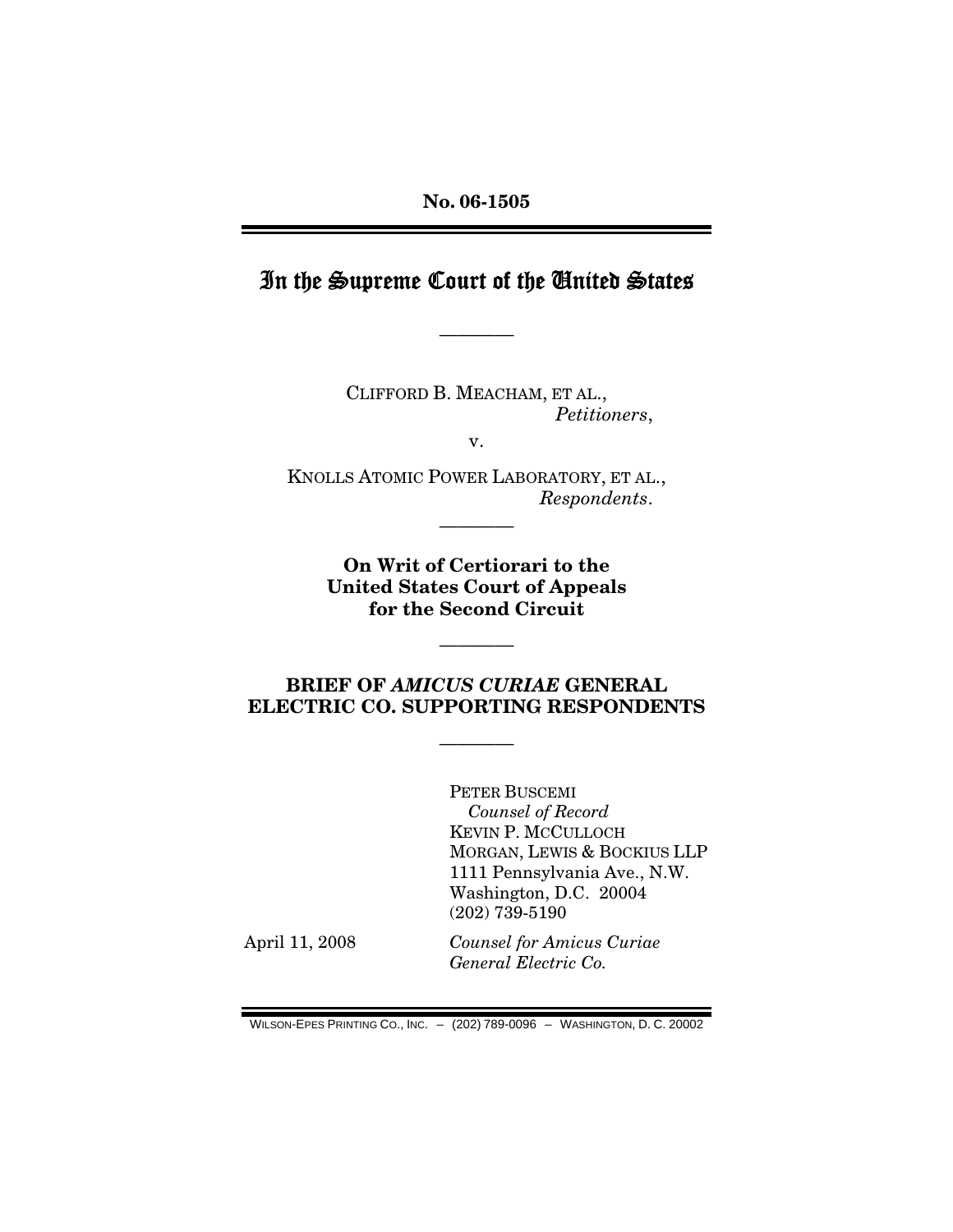### TABLE OF CONTENTS

|                                                                                                                                                                                                                     | Page           |
|---------------------------------------------------------------------------------------------------------------------------------------------------------------------------------------------------------------------|----------------|
| TABLE OF AUTHORITIES                                                                                                                                                                                                | iii            |
| INTEREST OF AMICUS CURIAE                                                                                                                                                                                           | $\overline{2}$ |
| SUMMARY OF ARGUMENT                                                                                                                                                                                                 | 4              |
|                                                                                                                                                                                                                     | 6              |
| I. IMPOSING ON EMPLOYERS THE<br>BURDEN OF PROVING THE REA-<br>SONABLENESS OF EMPLOYMENT<br>DECISIONS BASED ON FACTORS<br>THAN AGE IS UNSUP-<br>OTHER<br>PORTED BY STATUTE AND CON-<br>TRARY TO THE HOLDINGS OF THIS |                |
|                                                                                                                                                                                                                     | 6              |
| A. The Court's Pre-1991 Decisions Un-<br>equivocally Place the Ultimate Bur-<br>den of Persuasion on the Plaintiff                                                                                                  | 8              |
| B. The Court's Pre-1991 Allocation of<br>the Ultimate Burden of Persuasion<br>Remains Applicable to Disparate-<br>Impact Claims Arising under the                                                                   |                |
|                                                                                                                                                                                                                     | 10             |
| C. Petitioners' Characterization of the<br>ADEA's "Reasonable Factors Other<br>than Age" Provision as an Affirma-<br>tive Defense Is Mistaken                                                                       | 16             |
|                                                                                                                                                                                                                     |                |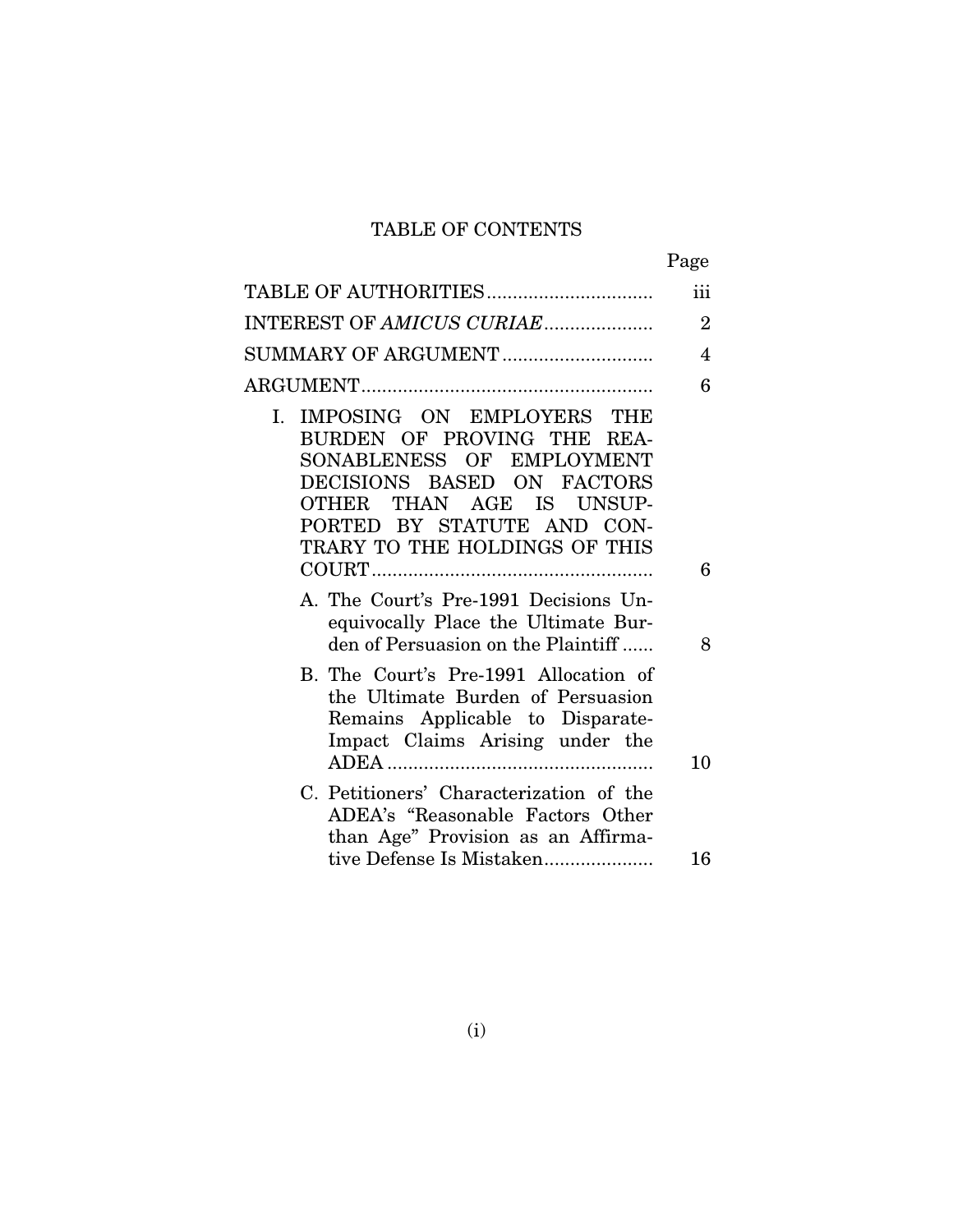# TABLE OF CONTENTS—Continued

Page

| II. PETITIONERS' REALLOCATION OF                                                                                                                                                      |    |
|---------------------------------------------------------------------------------------------------------------------------------------------------------------------------------------|----|
| THE BURDEN OF PROOF TO DEFEN-                                                                                                                                                         |    |
| DANTS PLACES ON EMPLOYERS AN                                                                                                                                                          |    |
| UNWARRANTED AND ONEROUS                                                                                                                                                               |    |
| BURDEN THAT WILL BE DETRI-                                                                                                                                                            |    |
| MENTAL TO EMPLOYERS' LEGITI-                                                                                                                                                          |    |
| MATE EFFORTS TO MAINTAIN A                                                                                                                                                            |    |
| FLEXIBLE AND COMPETITIVE                                                                                                                                                              |    |
|                                                                                                                                                                                       | 18 |
| A. The Policies and Employment Cri-<br>teria Used by KAPL in Making the<br>RIF Decisions Challenged Here Are<br>Plainly Job-Related and Incorporate<br>Elements Commonly Used by Num- | 20 |
| B. Accepting Petitioners' Reallocation of<br>the Burden of Proof Would Create<br>Undue Pressure on Employers to<br>Abandon Commonplace Policies that<br>Are Based on Sound Business   |    |
|                                                                                                                                                                                       | 22 |
| C. Petitioners' Approach Is Inconsistent<br>with the Intent of the ADEA to                                                                                                            |    |
| Preserve Employer Discretion                                                                                                                                                          | 29 |
|                                                                                                                                                                                       | 31 |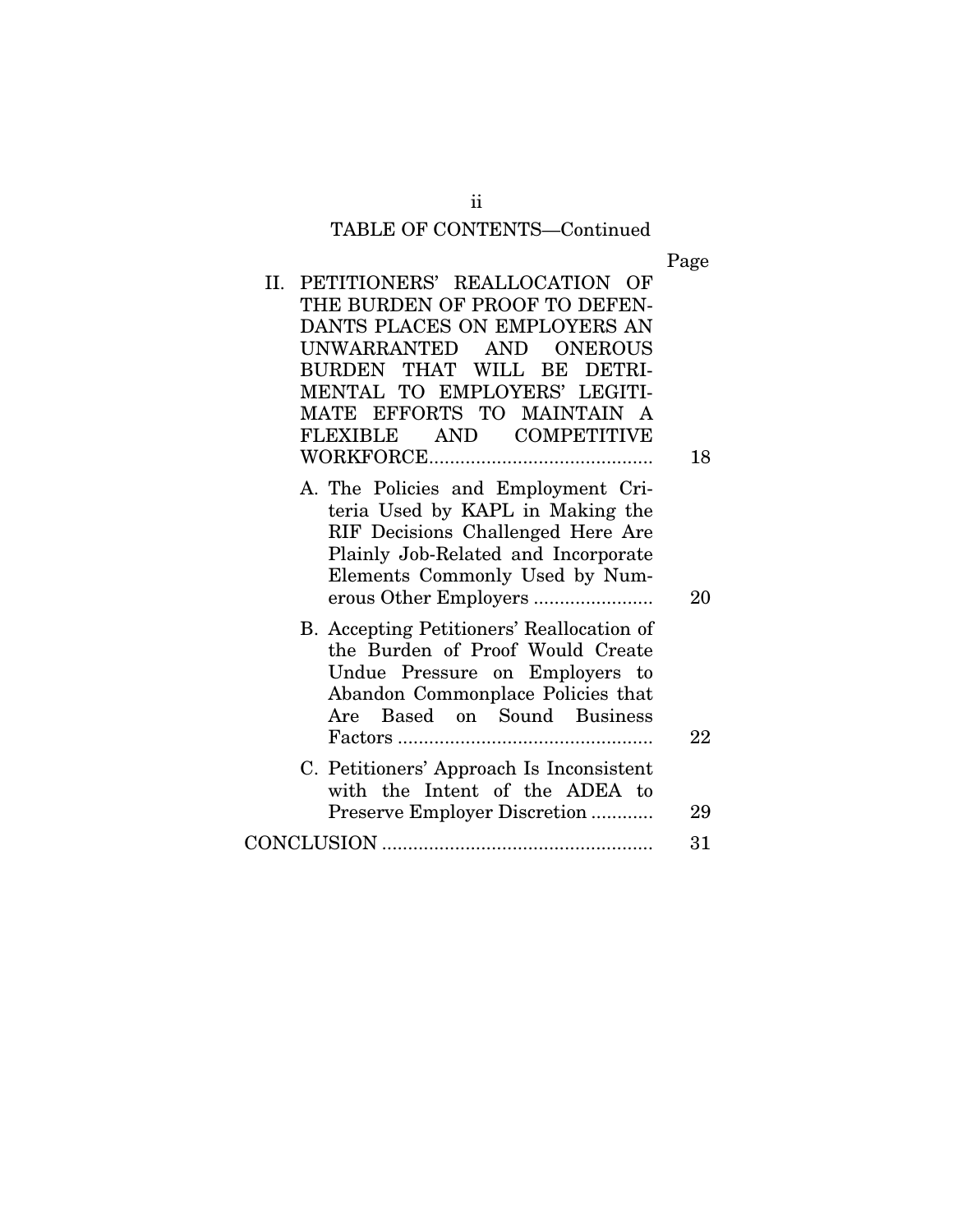### iii TABLE OF AUTHORITIES

## CASES Page

| Arnett v. Kennedy, 416 U.S. 134 (1974)      | 22             |
|---------------------------------------------|----------------|
| Barnhart v. Pickrel, Schaeffer, Ebeling     |                |
| Co., 12 F.3d 1382 (6th Cir. 1993)  10, 11   |                |
| County of Washington, Oregon v. Gunther,    |                |
|                                             | 16             |
| Equal Employment Opportunity Commis-        |                |
| sion v. Wyoming, 460 U.S. 226 (1983)        | 30             |
| Finnegan v. Trans World Airlines, Inc.,     |                |
| 967 F.2d 1161 (7th Cir. 1992)               | 24             |
| Furnco Construction Corp. v. Waters, 438    |                |
|                                             |                |
|                                             |                |
|                                             | 6, 8           |
| Hatcher v. General Electric, No. 98-6304,   |                |
| 2000 U.S. App. LEXIS 2837 (6th Cir.         |                |
|                                             | 3              |
| Hazen Paper Co. v. Biggins, 507 U.S. 604    |                |
|                                             |                |
| Jorgensen v. Modern Woodmen of Amer-        |                |
| ica, 761 F.2d 502 (8th Cir. 1985)           | 30             |
| Keene State College v. Sweeney, 439 U.S.    |                |
| 24 (1978)                                   | 8              |
| Kephart v. Institute of Gas Technology, 630 |                |
|                                             | 30             |
| Lenhart v. General Electric Co., 140 F.     |                |
| Supp. 2d 582 (W.D.N.C. 2001)                | $\overline{3}$ |
| Lorillard v. Pons, 434 U.S. 575 (1978)      | 11             |
| Marshall v. Westinghouse Electric Corp.,    |                |
| 576 F.2d 588 (5th Cir. 1988)                | 16             |
| McDonnell Douglas Corp. v. Green, 411       |                |
|                                             | 8, 11          |
| McKennon v. Nashville Banner Publ'g Co.,    |                |
|                                             | 30             |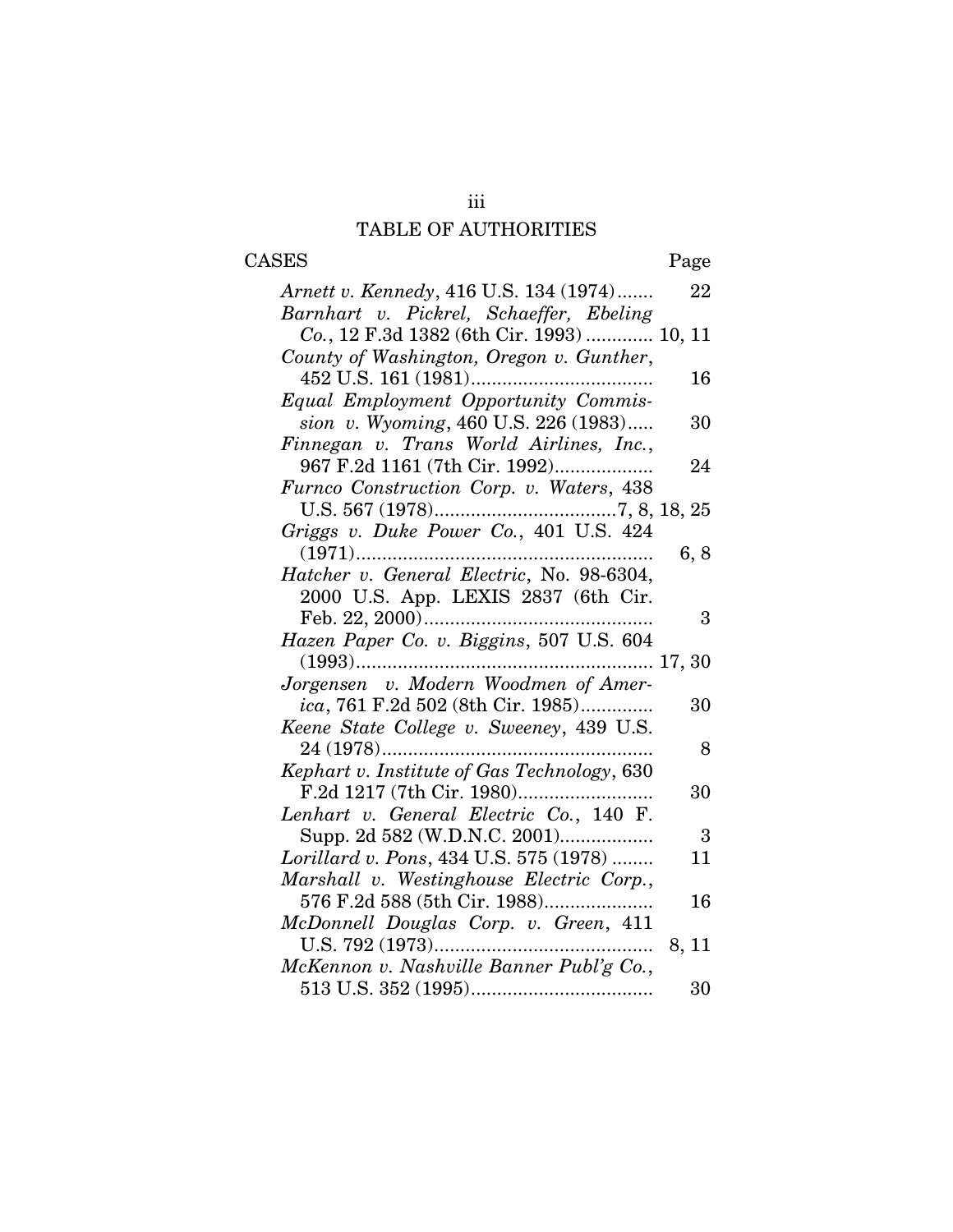### iv TABLE OF AUTHORITIES—Continued

| Meacham v. Knolls Atomic Power Labora-<br>tory, Inc., 381 F.3d 56 (2d Cir. 2004)passim |        |
|----------------------------------------------------------------------------------------|--------|
|                                                                                        |        |
| Meacham v. Knolls Atomic Power Labor-                                                  |        |
| atory, 461 F.3d 134 (2d Cir. 2007)passim                                               |        |
| Parcinski v. The Outlet Company, 673 F.2d                                              |        |
| 34 (2d Cir. 1982)                                                                      | 30     |
| Price Waterhouse v. Hopkins, 490 U.S. 228                                              |        |
|                                                                                        | 29     |
| Rush v. United Technologies, 930 F.2d 453                                              |        |
|                                                                                        | 28     |
| St. Mary's Honor Center v. Hicks, 509 U.S.                                             |        |
|                                                                                        | 9      |
| Schwager v. Sun Oil Co. of Penn., 591 F.2d                                             |        |
| 58 (10th Cir. 1979)<br>.                                                               | 10     |
| Smith v. City of Jackson, 544 U.S. 228                                                 |        |
|                                                                                        | passim |
| Texas Department of Community Affairs v.                                               |        |
| Burdine, 450 U.S. 248 (1981)                                                           | 9, 23  |
| United Steelworkers v. Weber, 443 U.S.                                                 |        |
|                                                                                        | 29     |
| Wards Cove Packing Co. v. Atonio, 490                                                  |        |
|                                                                                        |        |
| Watson v. Fort Worth Bank & Trust, 487                                                 |        |
|                                                                                        |        |
|                                                                                        |        |
| <b>STATUTES</b>                                                                        |        |
| Age Discrimination in Employment Act of                                                |        |
| 1967, as amended, 29 U.S.C. § 621 et seq.                                              |        |
| (2007):                                                                                |        |
| Section 4(a), 29 U.S.C. § 623(a)                                                       | 16     |
| Section 4(f)(1), 29 U.S.C. § 623(f)(1)4, 14, 16                                        |        |
| Section 4(f)(2), 29 U.S.C. § 623(f)(2)                                                 | 30     |
| Section 4(f)(3), 29 U.S.C. § 623(f)(3)                                                 | 30     |
|                                                                                        |        |

 $\label{eq:29} 29 \text{ U.S.C.} \ \S \ 206 \text{(d)} \text{(1)} \text{(iv)} \dots \dots \dots \dots \dots \dots \dots \dots \dots \dots \dots \dots \dots \quad \quad 16$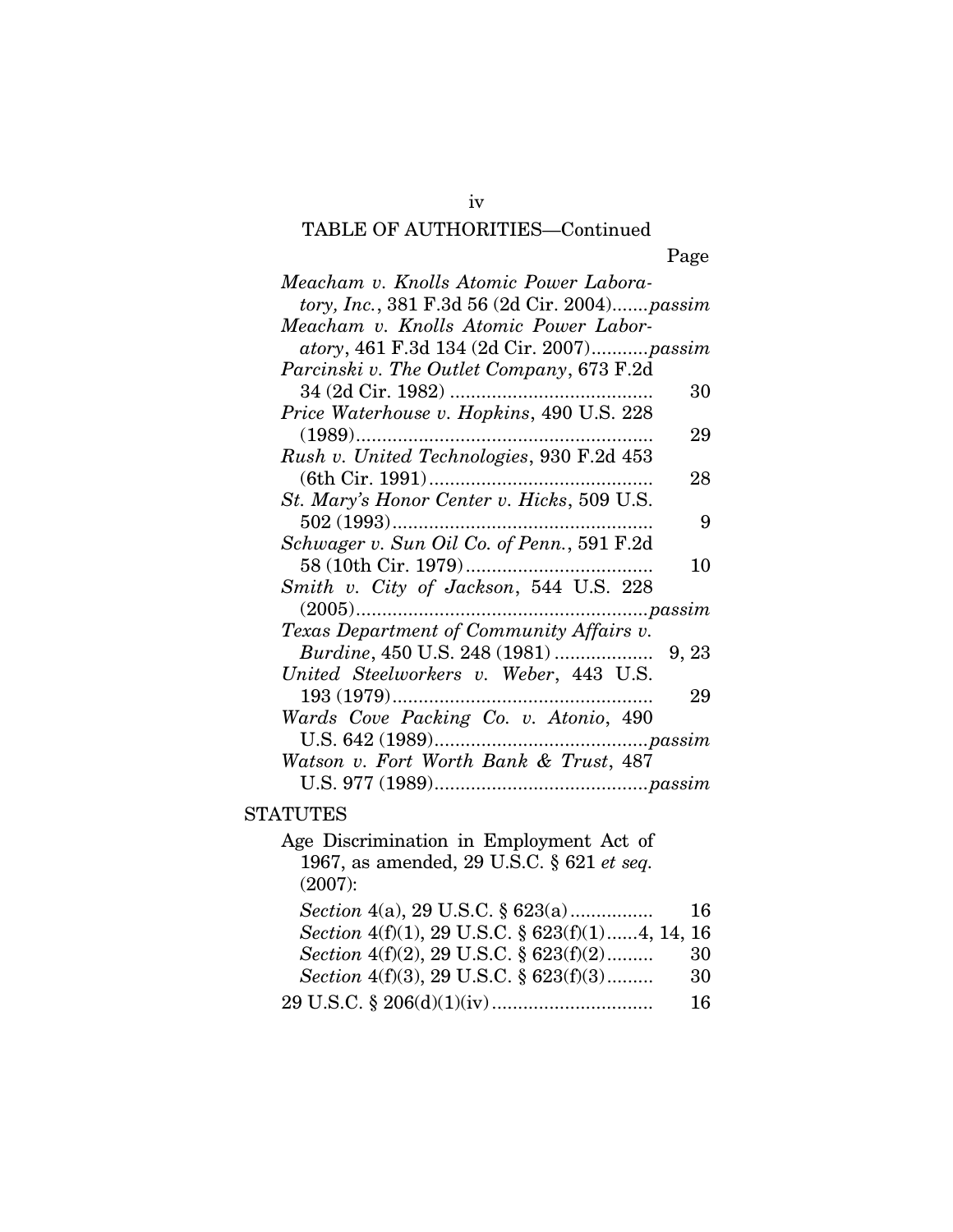### TABLE OF AUTHORITIES—Continued

# OTHER AUTHORITIES Page

|                                               | <b>16</b> |
|-----------------------------------------------|-----------|
| H.R. Rep. No. 914, 88th Cong., 1st Sess., pt. |           |
| 2 (1963) (reprinted in 1964 U.S.C.C.A.N.      |           |
|                                               | 29        |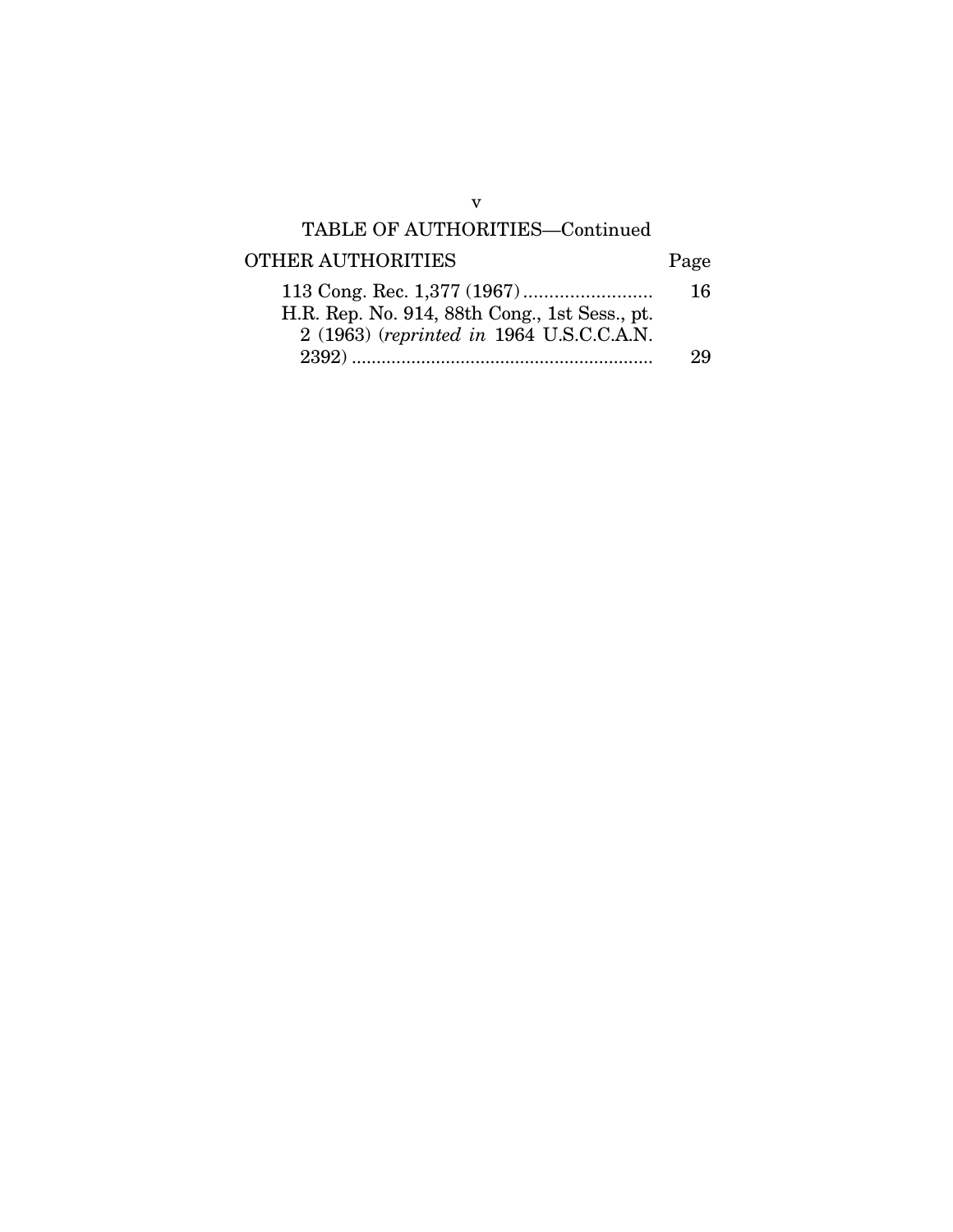### In the Supreme Court of the United States ————

No. 06-1505

CLIFFORD B. MEACHAM, ET AL., *Petitioners*,

v.

KNOLLS ATOMIC POWER LABORATORY, ET AL., *Respondents*.

————

**On Writ of Certiorari to the United States Court of Appeals for the Second Circuit** 

#### **BRIEF OF** *AMICUS CURIAE* **GENERAL ELECTRIC CO. SUPPORTING RESPONDENTS**

————

————

*Amicus curiae* General Electric Co. ("GE"), by its undersigned counsel, respectfully submits this brief in support of respondents Knolls Atomic Power Laboratory ("KAPL"), *et al.*, and in support of affirming the decision of the court of appeals, *Meacham v. Knolls Atomic Power Laboratory*, 461 F.3d 134 (2d Cir. 2007) (*"Meacham II"*) (Pet. App. 1a-32a).<sup>1</sup>

<sup>1</sup> Counsel for both parties have consented to the filing of *amicus* briefs. Their consents have been filed with the Clerk of this Court. In compliance with Rule 37.6 of this Court, *amicus*  states that no counsel for any party authored this brief in whole or in part, and that no party or entity other than *amicus* made a monetary contribution to the preparation or submission of this brief.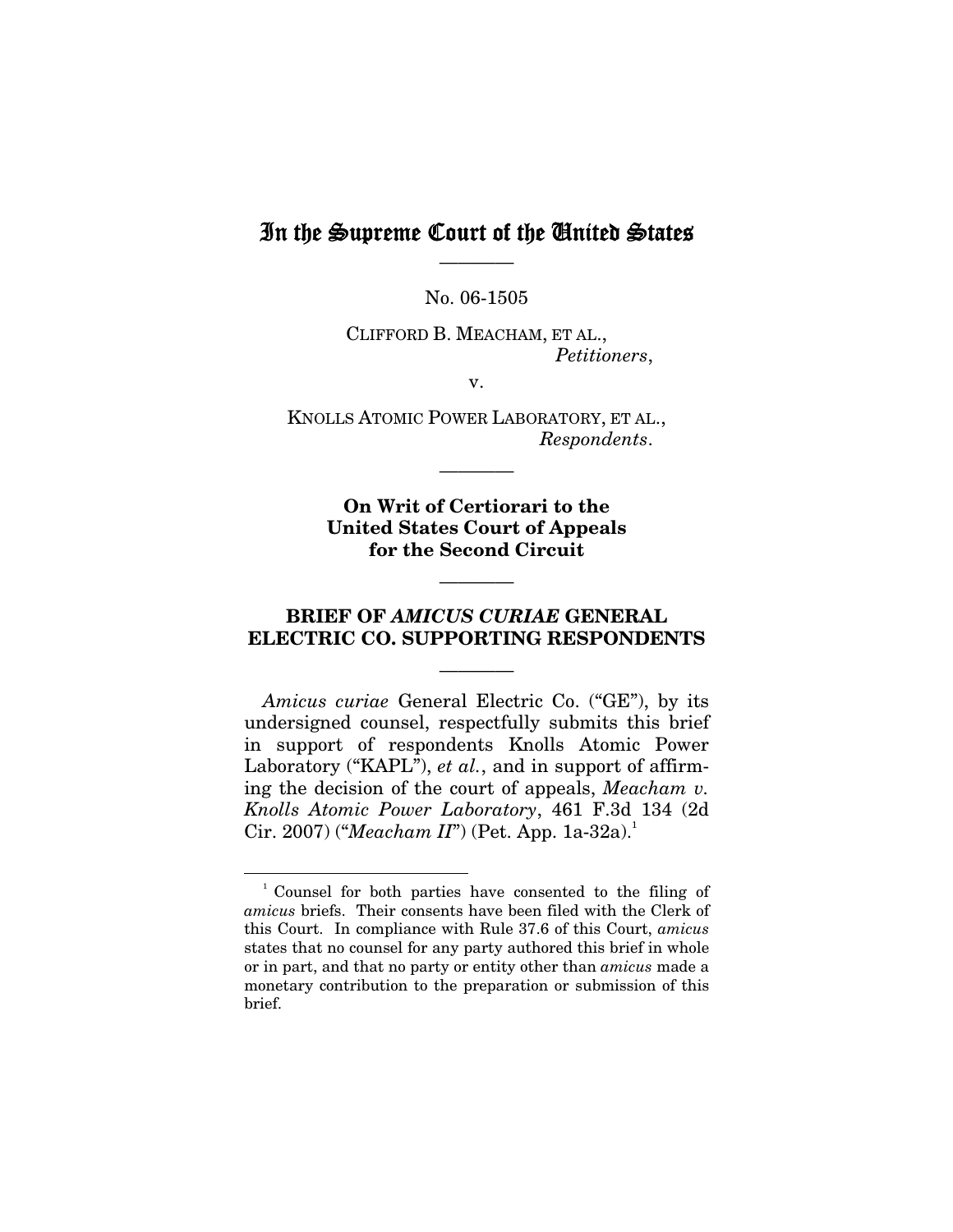#### **INTEREST OF** *AMICUS CURIAE*

*Amicus curiae* General Electric is one of the largest and most diversified corporations in the world. Since its incorporation in 1892, GE has developed a wide variety of products across a diverse spectrum of business enterprises. GE's various business units provide a broad array of goods and services throughout the United States and the world. Doing business through numerous consolidated operating divisions, GE's products and services include aircraft engines, appliances, capital services, industrial systems, lighting, medical systems, the NBC television network, power systems, and transportation systems. GE's diverse business interests often lie in dynamic and cutting-edge industries. For instance, GE previously owned Knolls Atomic Power Laboratory, before divesting its interest to Martin Marietta Corp. in the early 1990s.

Across these various business enterprises, GE currently employs thousands of persons in the United States, and thousands more around the world. GE makes countless employment decisions that potentially are subject to the requirements of the Age Discrimination in Employment Act of 1967 ("ADEA"), as amended, 29 U.S.C. § 621 *et seq.* (2007). Accordingly, GE has a vital interest in the proper application of the ADEA.

GE also has a direct interest in the proper disposition of the issue raised in this case. GE and its operating divisions use an employee-ranking matrix that incorporates elements similar to those used by KAPL, including reliance on managerial assessments and the criticality and flexibility factors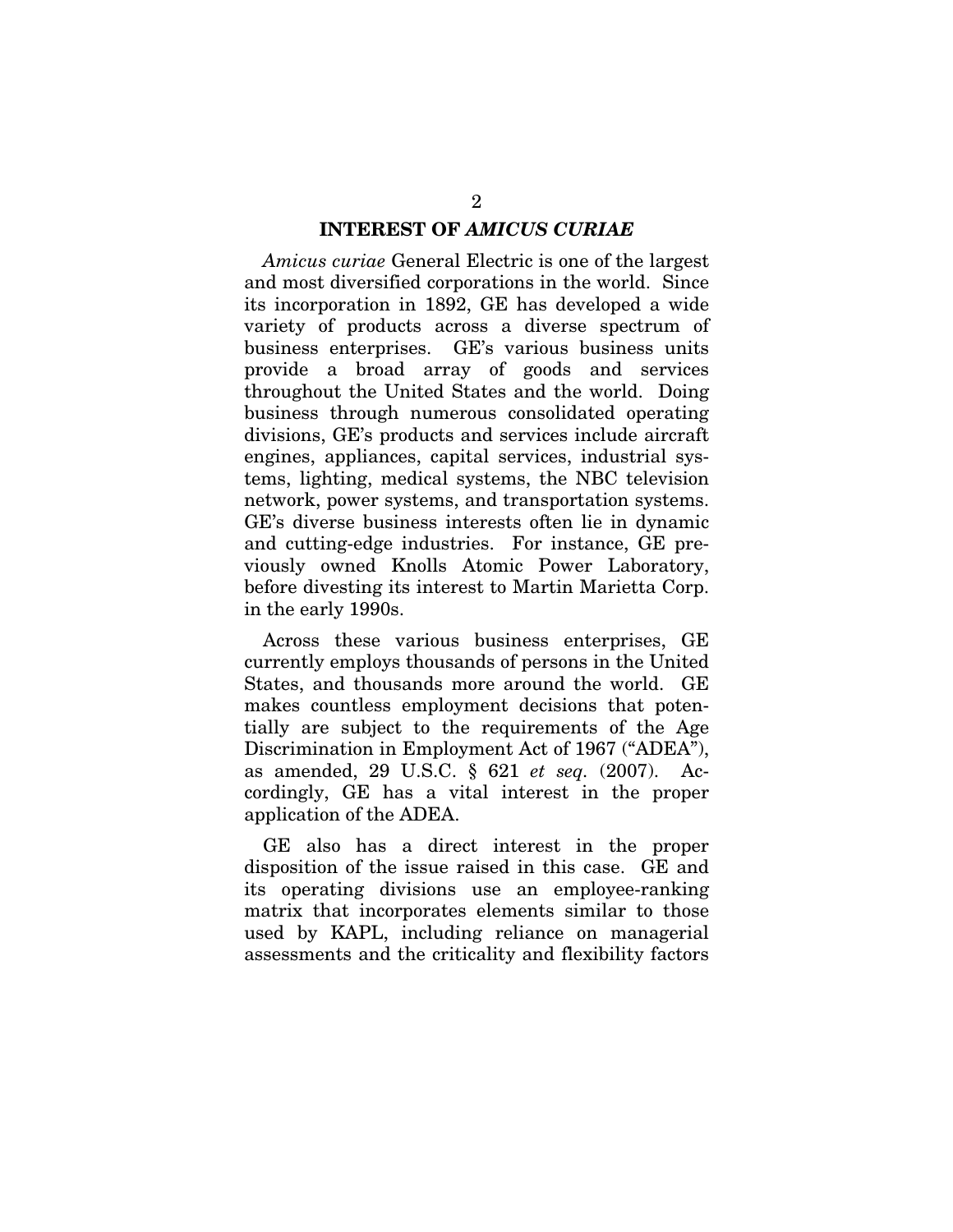specifically challenged by petitioners here. $2$  Because of the diversity of its business activities, GE has broad experience bearing on the importance of permitting employers, in making difficult employment decisions, to rely on managerial discretion, to consider the criticality of an employee's skills, and to evaluate an employee's flexibility adapting to new requirements and competitive demands.

Unless the judgment of the court of appeals is sustained, GE—along with numerous other companies, both large and small—will be obliged, unnecessarily, to revisit its personnel policies and to consider the adoption of alternative measures that limit managerial discretion and minimize allegedly subjective elements, even though the criteria currently used by GE are plainly based on legitimate and sound business needs. Such an outcome will adversely affect the business interests of GE and other employers, and ultimately will make it significantly more difficult for employers to remain competitive in global markets.

<sup>1</sup> <sup>2</sup>*See, e.g.*, *Hatcher v. General Electric*, No. 98-6304, 2000 U.S. App. LEXIS 2837, at \*3-4 (6th Cir. Feb. 22, 2000) ("GE used a RIF matrix to rank those in the same job classification to determine who should be eliminated in RIF."); *Lenhart v. General Electric Co.*, 140 F. Supp. 2d 582, 586 (W.D.N.C. 2001) ("GEL [General Electric Lighting, an unincorporated operating division of GE,] uses an established set of written guidelines, including the RIF Identification Matrix, to rank salaried employees for layoffs. The supervisor . . . ranks employees in four categories, which are defined in the RIF Guidelines: Historical Performance, Flexibility, Criticality of Skills, and Company Service. The RIF guidelines provide that rankings are to 'be principally based' on the employee's performance over the previous 12 to 24 months.").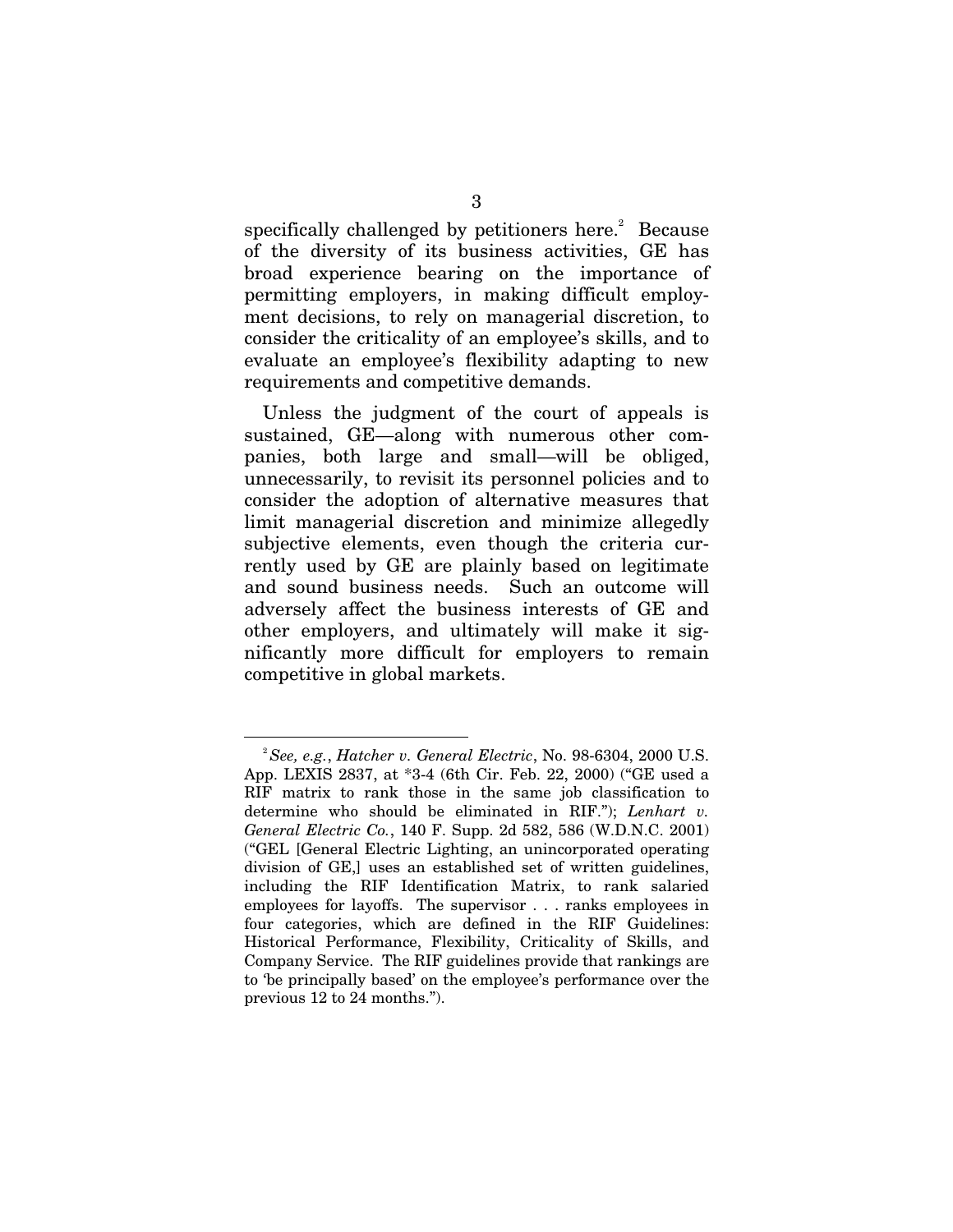#### **SUMMARY OF ARGUMENT**

In pertinent part, the ADEA provides that "it shall not be unlawful for an employer . . . to take any action otherwise prohibited under . . . this section . . . where the differentiation is based on reasonable factors other than age." 29 U.S.C.  $\S$  623(f)(1) ("RFOA provision"). Contrary to petitioners' suggestion, construing this provision as an affirmative defense, and thus placing on employers the burden of proving the reasonableness of all manner of personnel decisions, is inconsistent with the Court's decisions interpreting the ADEA and Title VII. The Court's pre-1991 interpretation of the allocation of burdens under Title VII unequivocally placed the ultimate burden of persuasion on the plaintiff-employee in disparateimpact claims, and allocated only a burden of production to defendant-employers. That allocation of burdens remains applicable under the ADEA. Petitioners' attempt to reallocate the burden of proof on the issue of reasonableness to the defendantemployer is inconsistent with the Court's pre-1991 Title VII decisions, and contrary to the Court's holding in *City of Jackson*. Contrary to petitioners' suggestion, there also is no basis—statutory or otherwise—for construing the RFOA provision as an affirmative defense.

Petitioners' suggested allocation of burdens also fails to strike an appropriate balance between the needs of employers and the underlying objectives of the ADEA. Under the ADEA, private employers are entitled to exercise discretion in designing and implementing personnel policies, so long as those policies do not discriminate based on age. An employer's ability to exercise sound business judgment in making such employment decisions is critical to the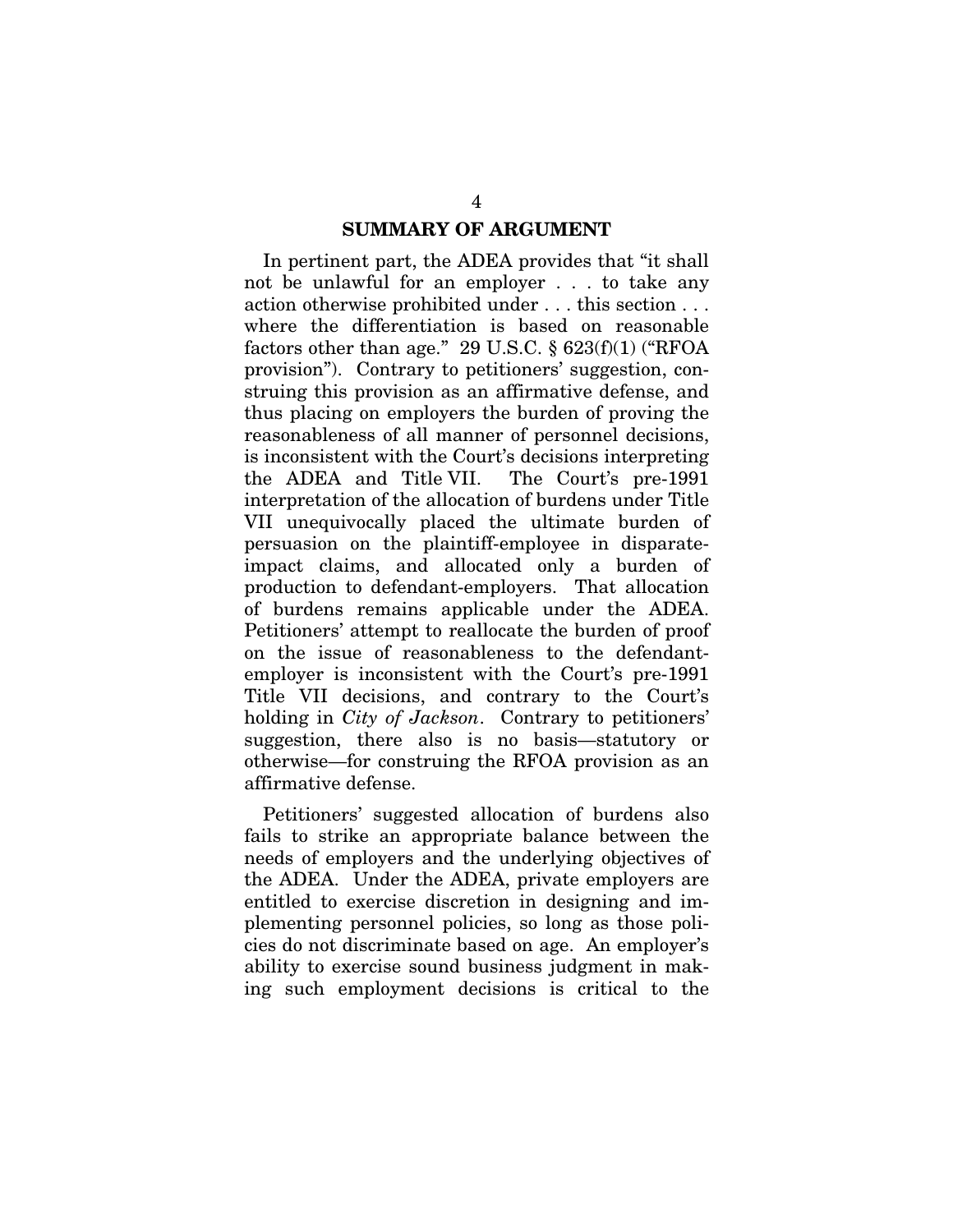productivity, quality, and ultimate success of any business. Forcing employers to demonstrate and prove the reasonableness of their employment decisions not only is contrary to controlling precedent and unsupported by statute, but also would impose unwarranted and unduly onerous burdens on employers. As a result, petitioners' suggested reallocation of burdens would constrain countless employers from exercising their sound discretion in hiring or promoting employees based on the employers' business judgment relating to quality, productivity, and similar criteria. Instead, the risk of liability under the ADEA would create a formidable incentive for employers to adopt more generic personnel policies that, although more easily defensible, do not promote sound business objectives as efficiently.

This Court has been very clear in ruling that an employer has the right to use its discretion in choosing among equally qualified candidates, provided that the choice is not based on discriminatory criteria. Equally well-established is the principle that the ultimate burden of persuasion in disparateimpact cases should remain with the plaintiff. Petitioners' attempt to shift that burden, and thereby restrict an employer's legitimate interest in relying on managerial discretion in employment decisions, is both unsupported by law and unduly burdensome.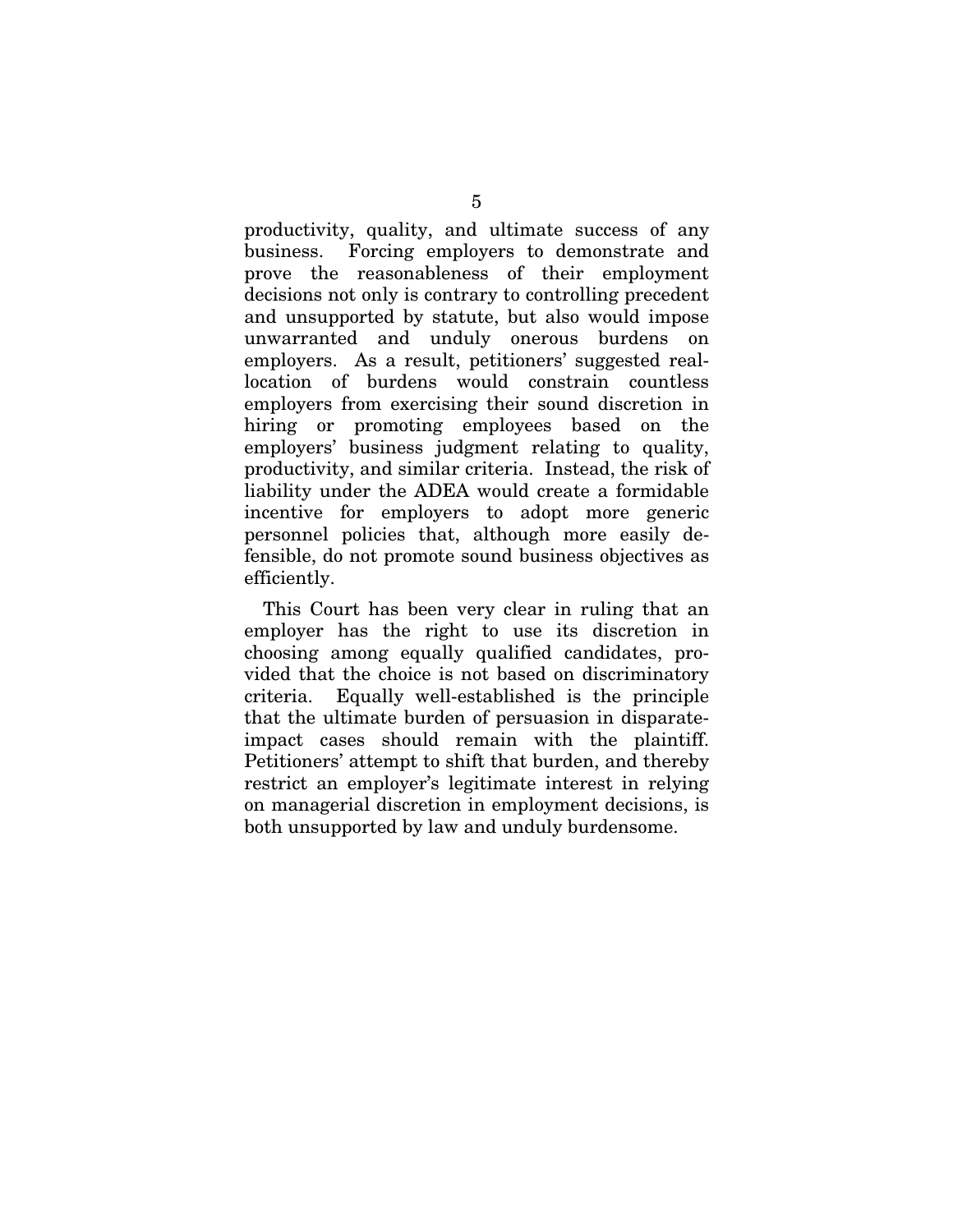#### **ARGUMENT**

#### **I. IMPOSING ON EMPLOYERS THE BUR-DEN OF PROVING THE REASON-ABLENESS OF EMPLOYMENT DECI-SIONS BASED ON FACTORS OTHER THAN AGE IS UNSUPPORTED BY STATUTE AND CONTRARY TO THE HOLDINGS OF THIS COURT.**

In *Smith v. City of Jackson*, 544 U.S. 228 (2005) ("*City of Jackson*"), the Court held that a disparateimpact theory of recovery is available to workers suing their employers under the ADEA. Under that theory, plaintiffs may challenge an employer's facially-neutral employment practices without having to prove that the employment practice was motivated by an intent to discriminate, so long as the plaintiffs can demonstrate that the challenged employment decisions have a disproportionately adverse impact on employees over the age of forty. *Id.* at 243. *City of Jackson* thus extended the holding of *Griggs v. Duke Power Co.*, 401 U.S. 424 (1971), which held that Title VII incorporates a disparate-impact theory, to claims arising under the ADEA.<sup>3</sup>

<sup>3</sup> The Court's decision in *Griggs* was based, in part, on the conclusion that Congress enacted Title VII "to achieve equality of employment opportunities and remove barriers that have operated in the past to favor an identifiable group of white employees over other employees." 401 U.S. at 429-30. Petitioners overlook this critical fact in suggesting that the Court's later expansion of *Griggs* "to an employer's 'system of subjective decisionmaking,'" Pet. Br. 3 (quoting *Watson v. Fort Worth Bank & Trust*, 487 U.S. 977, 990 (1989)), suggests that all employment decisions that incorporate subjective elements are suspect. Because there is no similar history of discrimination against older workers, *see City of Jackson*, 544 U.S. at 240, there is no basis for presuming that managerial discretion or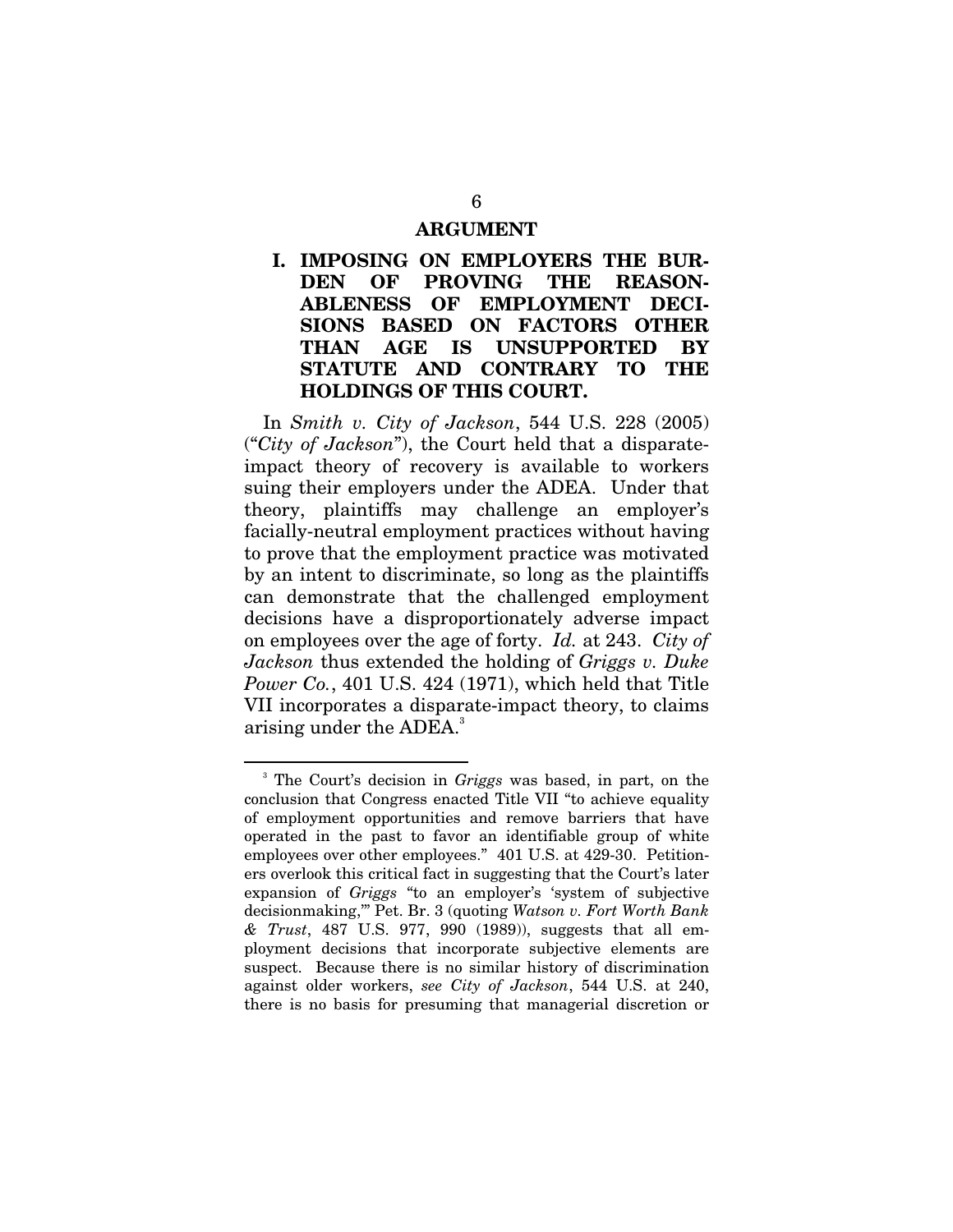The Court's holding in *City of Jackson* was not limited to the conclusion that the ADEA can support a disparate-impact theory. The Court also held that its "pre-1991 interpretation" of Title VII "remains applicable to the ADEA," and that the 1991 amendments to Title VII, which "*expanded* the coverage" of that statute, do not apply in the context of ADEA claims. 544 U.S. at 240 (emphasis added). As demonstrated below, the Court's pre-1991 interpretation of the allocation of burdens under Title VII unequivocally placed the ultimate burden of persuasion on the plaintiff-employee in disparateimpact claims, and allocated only a burden of production to defendant-employers. That allocation of burdens remains applicable under the ADEA. Petitioners' attempt to reallocate the burden of proof on the issue of reasonableness to the defendantemployer is inconsistent with the Court's pre-1991 Title VII decisions, and thus contrary to the Court's holding in *City of Jackson*. The reallocation of burdens urged by petitioners also is inconsistent with the Court's conclusion that the relief available under the ADEA is significantly narrower than that provided under Title VII.

subjective employment factors that correlate with age function as a vehicle or proxy for latent, persistent discrimination. Indeed, mindful of the potential difficulties employers might face in justifying employment practices that include subjective or discretionary elements, the Court in *Watson* emphasized that "'courts are generally less competent than employers to restructure business practices, and unless mandated to do so by Congress they should not attempt it.'" 487 U.S. at 999 (quoting *Furnco Const. Corp. v. Waters*, 438 U.S. 567, 578 (1978)).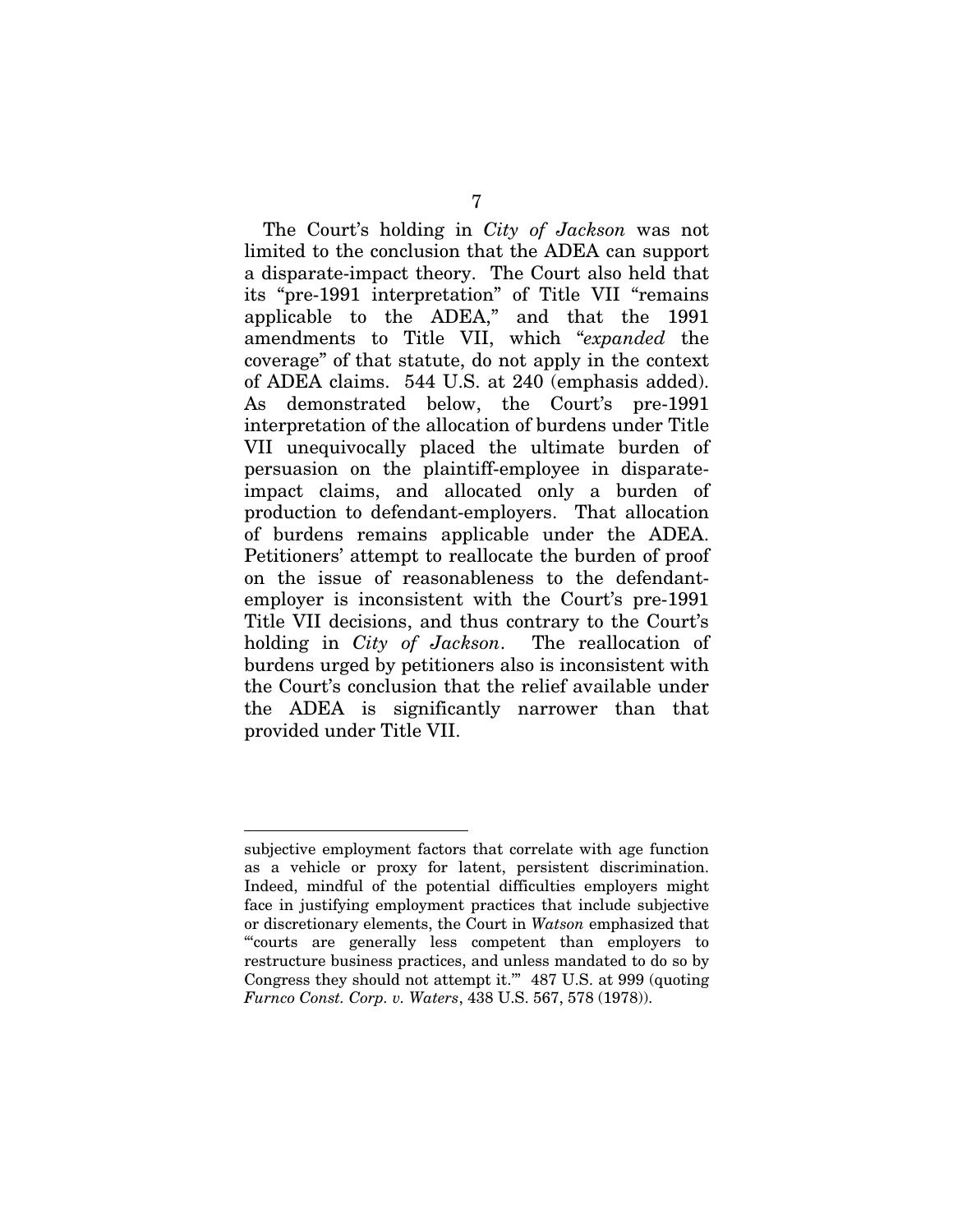#### **A. The Court's Pre-1991 Decisions Unequivocally Place the Ultimate Burden of Persuasion on the Plaintiff.**

The Court's pre-1991 decisions regarding the allocation of burdens in disparate-impact claims arising under Title VII place the ultimate burden of persuasion on the plaintiff, and hold that defendant bears *only* the burden of production. *See Wards Cove Packing Co. v. Atonio*, 490 U.S. 642, 656-59 (1989).

After ruling in *Griggs* that Title VII can support a disparate-impact theory of recovery, the Court clarified the scope of the disparate-impact theory and the requirements for a successful claim in *Watson v. Fort Worth Bank & Trust*, 487 U.S. 977 (1988). Spelling out the applicable evidentiary standards, the Court held that plaintiffs alleging that an employer's facially-neutral employment practices had an adverse impact on a Title VII-protected class initially must (1) identify "the specific employment practice that is challenged"; (2) present statistical evidence of the disparity complained of; and (3) prove causation. *Id.* at 994. Once the plaintiff satisfies its prima facie burden, the Court explained that, to rebut plaintiff's showing, the defendant must offer evidence that the challenged practice is job-related or justified by business necessity. *Id.* at 997-98. As in disparatetreatment cases, the defendant in a disparate-impact case prior to 1991 was required merely to "articulate some legitimate, non-discriminatory reason for the employee's rejection." *McDonnell Douglas Corp. v. Green*, 411 U.S. 792, 802 (1973). *See also Keene State College v. Sweeney*, 439 U.S. 24, 24-25 (1978) (holding that employer need not "prove absence of discriminatory motive" to counter employee's claim); *Furnco Constr. Corp. v. Waters*, 438 U.S. 567, 577-78 (1978)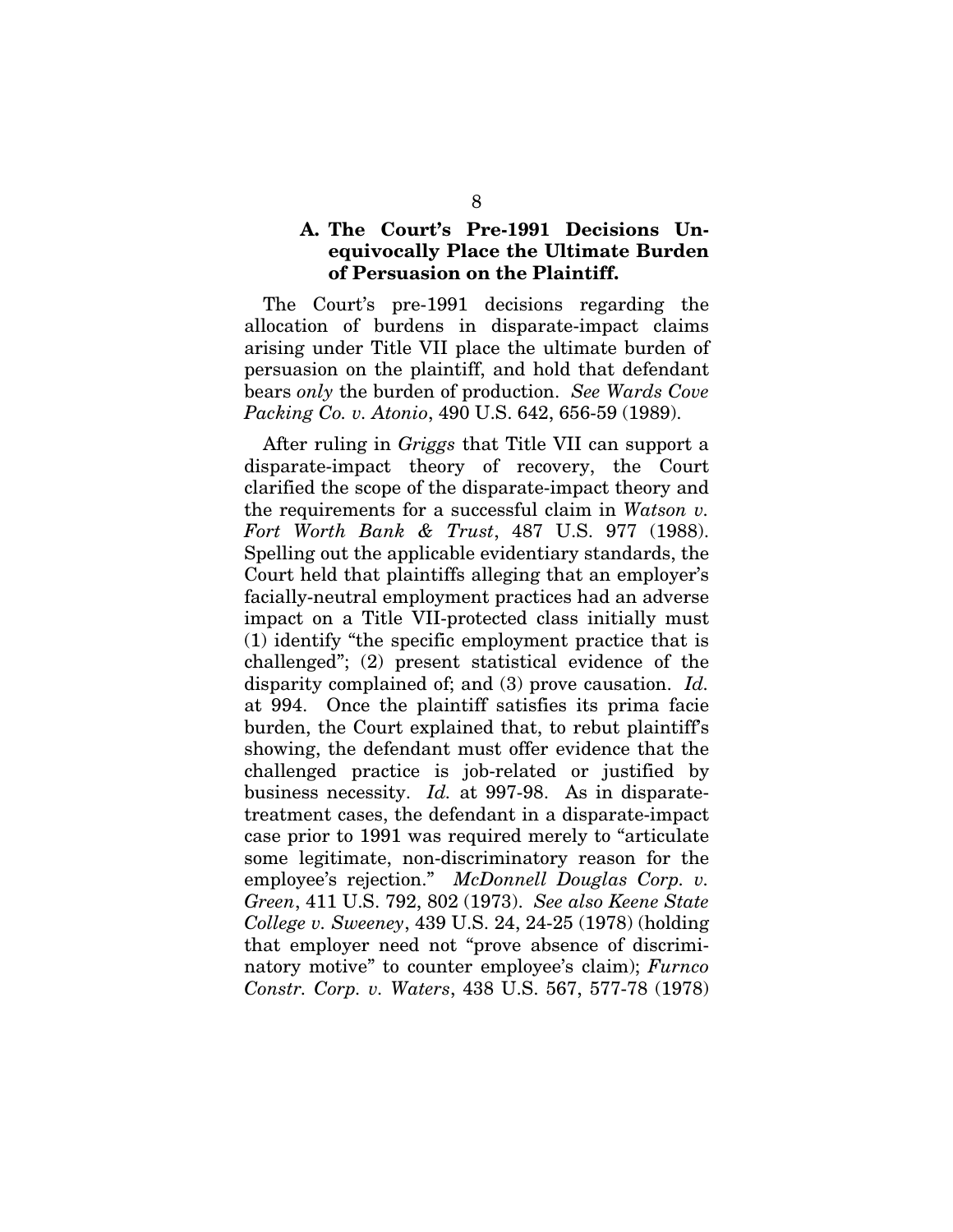(explaining that defendant does not bear burden of proving that hiring procedure maximizes consideration of minority applicants). The defendant's burden thus is one of production, not of proof.

If the employer meets its burden of production, the inference of discrimination raised by the plaintiff's prima facie showing of an adverse impact is rebutted and thus "drops from the case." *Tex. Dep't of Cmty. Affairs v. Burdine*, 450 U.S. 248, 255 n.10 (1981). Under the Court's pre-1991 case law, the plaintiff then must shoulder the burden to demonstrate that alternative policies or practices exist that would meet the employer's legitimate business goals without causing the disparate impact. *Watson*, 487 U.S. at 998. Under this now-familiar "burden-shifting" framework, although the plaintiff's prima facie showing shifts the burden of production to the defendant, the "*ultimate burden* of proving that discrimination against a protected group has been caused by a specific employment practice remains with the plaintiff at all times." *Id.* at 997 (emphasis added). Thus, as in the disparate-treatment context, "the *ultimate burden* of persuading the trier of fact . . . remains at all times with the plaintiff." *Burdine*, 450 U.S. at 253 (emphasis added). *See also St. Mary's Honor Ctr. v. Hicks*, 509 U.S. 502, 506-11 (1993). The plaintiff thus continues to bear the burden of proving that relief under the statute is warranted.

One year after *Watson*, in *Wards Cove Packing Co. v. Atonio*, the Court again emphasized that plaintiffs asserting a disparate-impact claim under Title VII bear the ""ultimate burden" of proof. 490 U.S. at 659 (quoting *Watson*, 487 U.S. at 997). In reaching that conclusion, the Court stressed that plaintiffs may not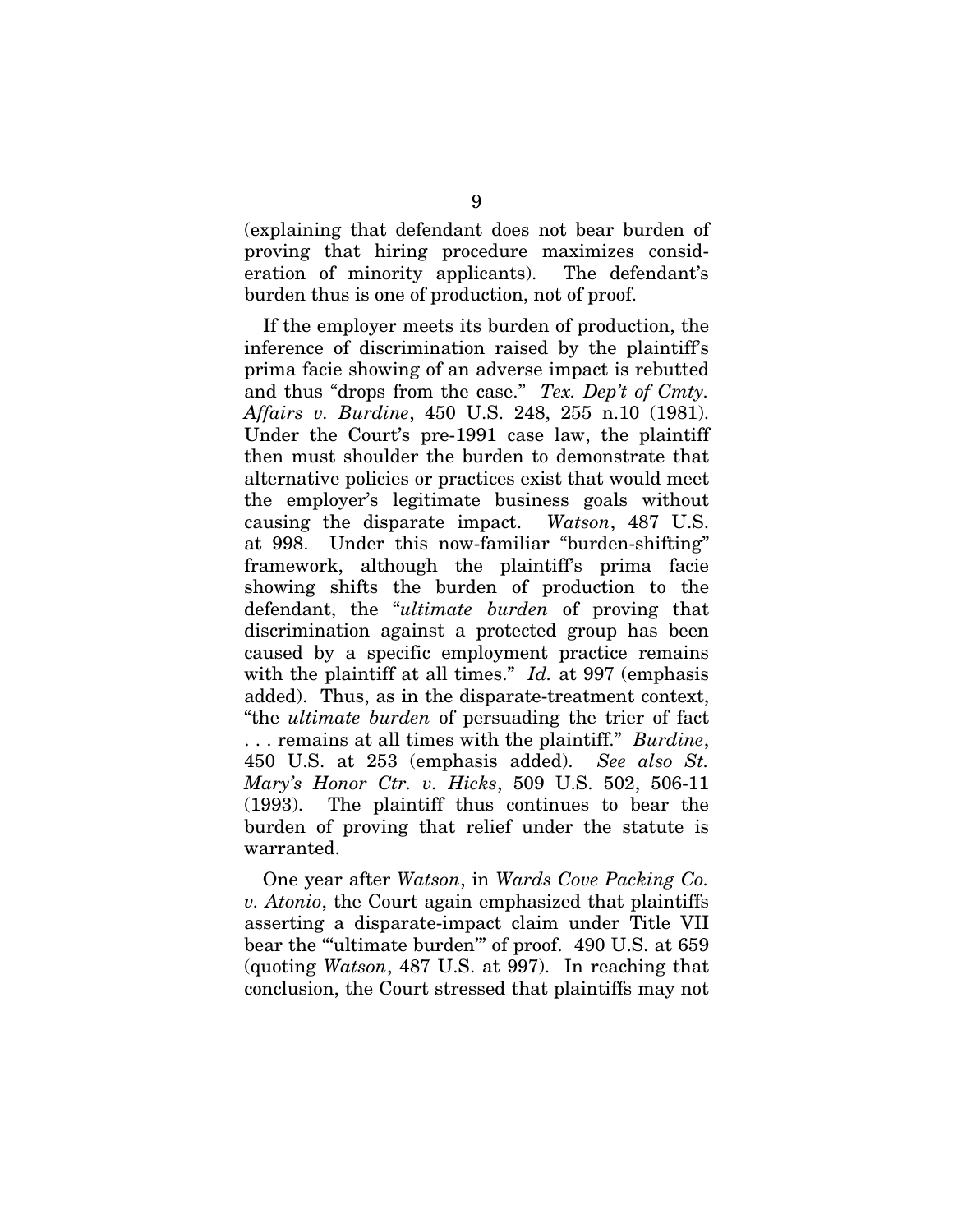prevail merely by pointing to the existence of a racial imbalance in the workforce. Rather, a plaintiff "must demonstrate that it is the application of a specific or particular employment practice that has created the disparate impact under attack." 490 U.S. at 657. As the Court reasoned, "to hold otherwise would result in employers being potentially liable for 'the myriad of innocent causes that may lead to statistical imbalances in the composition of their work forces.'" *Id.* (quoting *Watson*, 487 U.S. at 992). After *Watson*  and *Wards Cove*, there can be no serious dispute that the Court's pre-1991 decisions interpreting Title VII allocated the burden of persuasion to the plaintiff, and placed only the burden of production on the defendant.

#### **B. The Court's Pre-1991 Allocation of the Ultimate Burden of Persuasion Remains Applicable to Disparate-Impact Claims Arising under the ADEA.**

As the Court emphasized in *Wards Cove*, the "'ultimate burden of proving that discrimination against a protected group has been caused by a specific employment practice remains with the plaintiff at all times.'" 490 U.S. at 659 (quoting *Watson*, 487 U.S. at 997). This pre-1991 allocation of burdens for disparate-impact claims arising under Title VII applies to claims arising under the ADEA. *See, e.g.*, *Schwager v. Sun Oil Co.*, 591 F.2d 58, 61 (10th Cir. 1979) (applying Title VII burden allocation to ADEA claim where employer terminated employee based on a reasonable factor other than age, and concluding that plaintiff bears "the ultimate burden of establishing his or her case of discrimination by a preponderance of the evidence"); *Barnhart v. Pickrel, Schaeffer, Ebeling Co.*, 12 F.3d 1382, 1390 (6th Cir.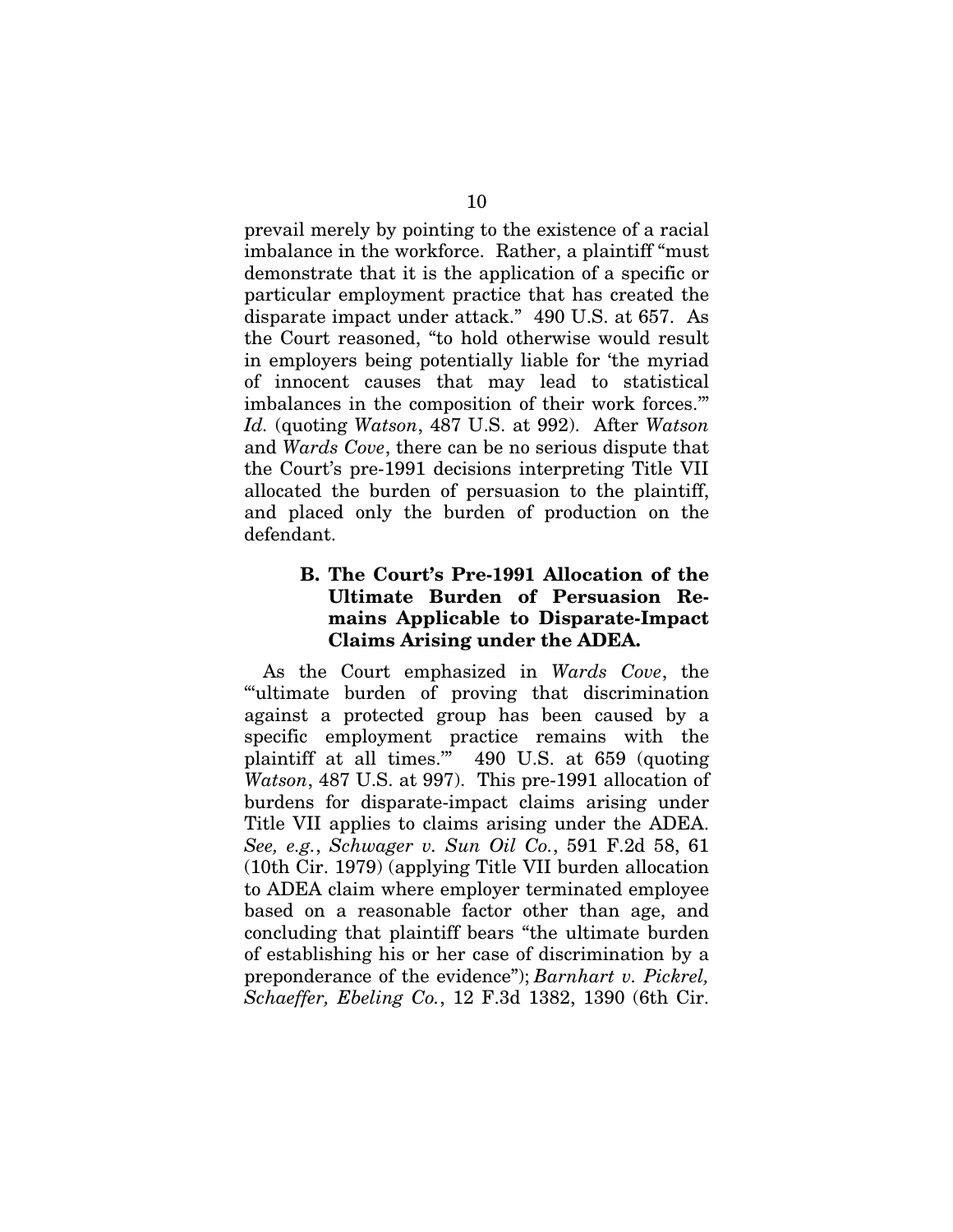1993) ("The plaintiff retains the ultimate burden of persuasion in an employment discrimination case.").<sup>4</sup>

This same allocation of burdens controls for disparate-impact claims asserted under the ADEA. As in the case of an employer rebutting a plaintiff's prima facie disparate-impact claim under Title VII prior to 1991, it is enough that the employer "articulate" a legitimate, non-discriminatory business reason for the challenged employment decision or practice. *McDonnell Douglas*, 411 U.S. at 802. The defendant does not thereby assume the burden of proof. Applying the Court's holdings in *Watson* and *Wards Cove* regarding the allocation of burdens under the third prong of the Title VII inquiry, it is the plaintiff that bears the burden to rebut the reasonableness of the factor (or set of factors) identified by the defendant as the basis for its employment decision. This is the only plausible allocation that imposes on plaintiffs the "ultimate burden of persuasion" in making a claim for adverse impact.

 The Court's decisions consistently have recognized that the ADEA was patterned after Title VII, and (at least prior to the amendment of Title VII in 1991) the Court has adopted parallel constructions of the burdens in cases arising under the two statutes. As the Court has observed, Congress relied heavily on the language and scope of Title VII in drafting the ADEA. *See, e.g.*, *Lorillard v. Pons*, 434 U.S. 575, 584

<sup>4</sup> Although *Barnhart* involves a disparate-treatment claim, there is no basis for distinguishing the plaintiff's ultimate burden in the two contexts. *See Watson*, 487 U.S. at 987 ("The distinguishing features of the factual issues that typically dominate in disparate-impact cases do not imply that the ultimate legal issue is different than in cases where disparate treatment analysis is used.").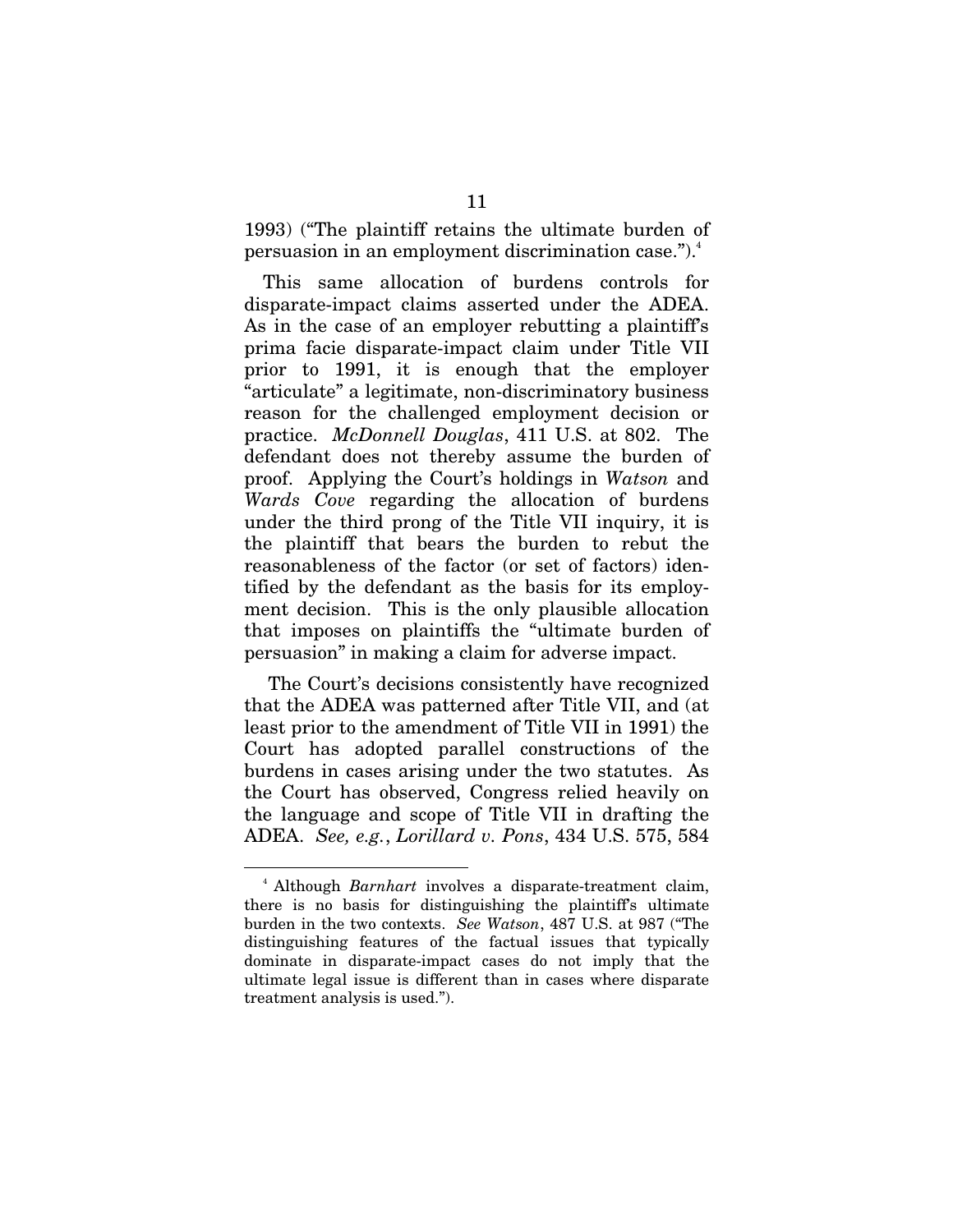(1978) ("there are important similarities between [Title VII and the ADEA] . . . both in their aims—the elimination of discrimination from the workplace and in their substantive prohibitions. In fact, the prohibitions of the ADEA were derived *in haec verba* from Title VII"). The Court has ruled that, because Congress intended the two statutes to have "similar purposes," it is "appropriate to presume that Congress intended that text to have the same meaning in both statutes." *City of Jackson*, 544 U.S. at 233.

The Court's decision in *City of Jackson* strongly suggests that the Court's pre-1991 allocation of burdens under Title VII remains applicable in the context of disparate-impact claims brought under the ADEA.<sup>5</sup> For instance, in considering whether plaintiffs satisfied their prima facie burden, the Court concluded that "it is not enough to simply allege that there is a disparate impact on workers, or point to a generalized policy that leads to such an impact." 544 U.S. at 241. In reaching that conclusion, the Court expressly applied the *Wards Cove* requirement that the plaintiff is required to "'isolate[] and identify[] the *specific* employment practices that are allegedly responsible for any observed statistical disparities.'" *Id.* (quoting *Wards Cove*, 490 U.S. at 656) (emphasis in original). Petitioners' argument that the Court's decision in *City of Jackson* does not support allo-

<sup>5</sup> Justices O'Connor, Kennedy, and Thomas all concluded in *City of Jackson* that the burden formulation set forth in *Wards Cove* and *Watson* controls under the ADEA, and thus "once the employer has *produced* evidence that its action was based on a reasonable nonage factor, *the plaintiff bears the burden of disproving this assertion*." 544 U.S. at 267 (O'Connor, J., concurring) (citing *Wards Cove*, 490 U.S. at 659-60; *Watson*, 487 U.S. at 997) (emphasis added).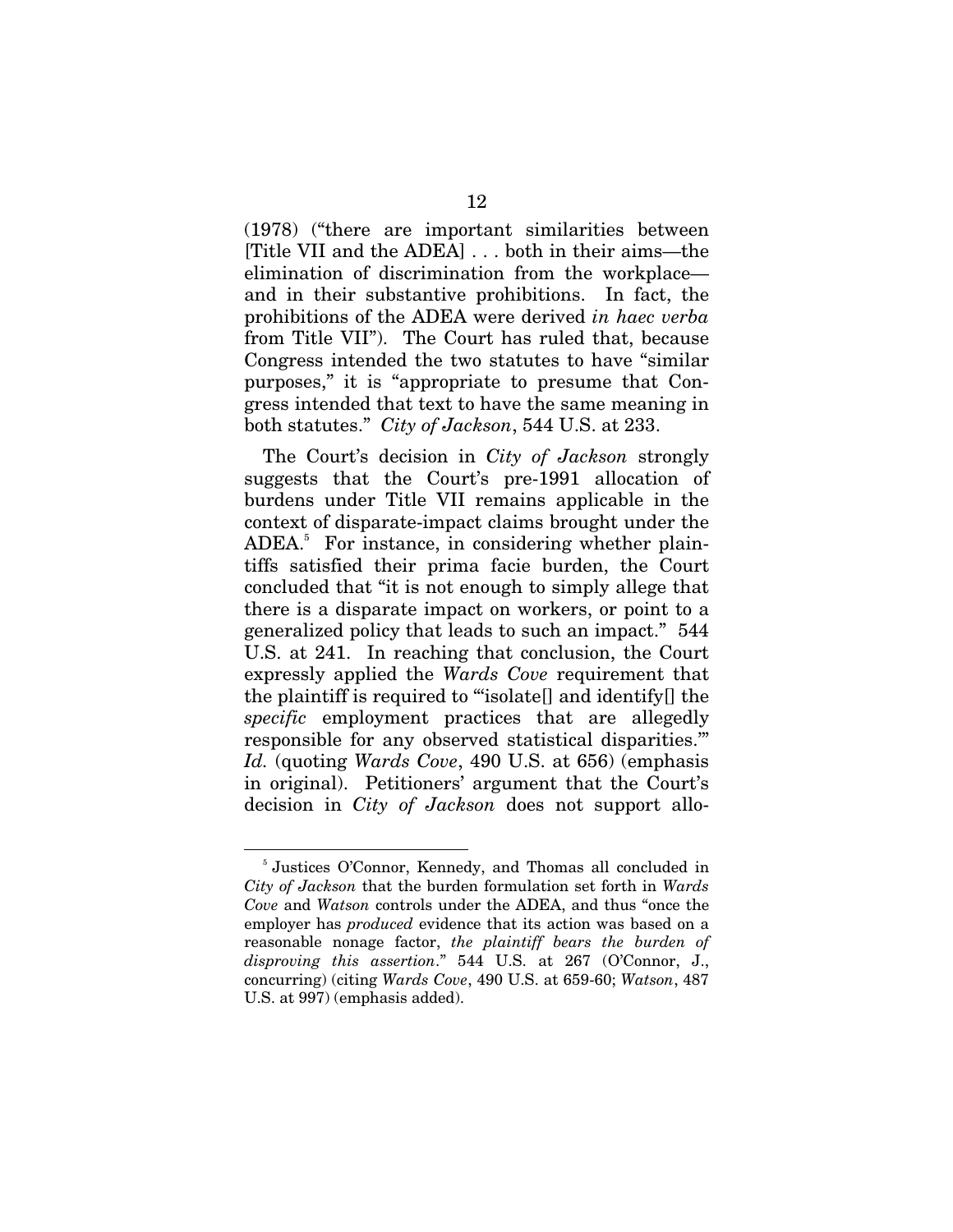cating the burden of proof to plaintiffs ignores this critical fact. It also leads to the incongruous result that the burden *Wards Cove* places on Title VII plaintiffs in satisfying their prima facie obligations applies under the ADEA, but the *Wards Cove* holding that plaintiffs bear the ultimate burden of persuasion does not. There is no support in the Court's decision in *City of Jackson* or elsewhere for cherry-picking from prior precedent in this manner.

The Court also held in *City of Jackson* that "*Wards Cove*'s pre-1991 interpretation of Title VII's identical language remains applicable to the ADEA." 544 U.S. at 240. The Court explained that Congress' 1991 amendments "expanding" the scope of relief available under Title VII do not apply to claims arising under the ADEA. *Id.* Contrary to petitioners' suggestion, Pet. Br. 46-49, *City of Jackson* does not support the proposition that the Court intended to apply only those aspects of its pre-1991 Title VII decisions construing "identical language" in Title VII and the ADEA to disparate-impact claims arising under the ADEA. Rather, the point was that the 1991 amendments to Title VII left the ADEA unchanged and thus left the *Wards Cove* allocation of burdens undisturbed with respect to the ADEA.

Petitioners' reading also ignores that the "business necessity" justification applied under Title VII serves a parallel function to the RFOA provision under the ADEA—that is, permitting an employer to contest a plaintiff-employee's prima facie case by identifying legitimate, non-discriminatory business justifications for the practice or policy in question. Indeed, before *City of Jackson*, courts frequently applied Title VII's business-necessity analysis to ADEA disparateimpact claims. *See, e.g.*, *Meacham v. Knolls Atomic*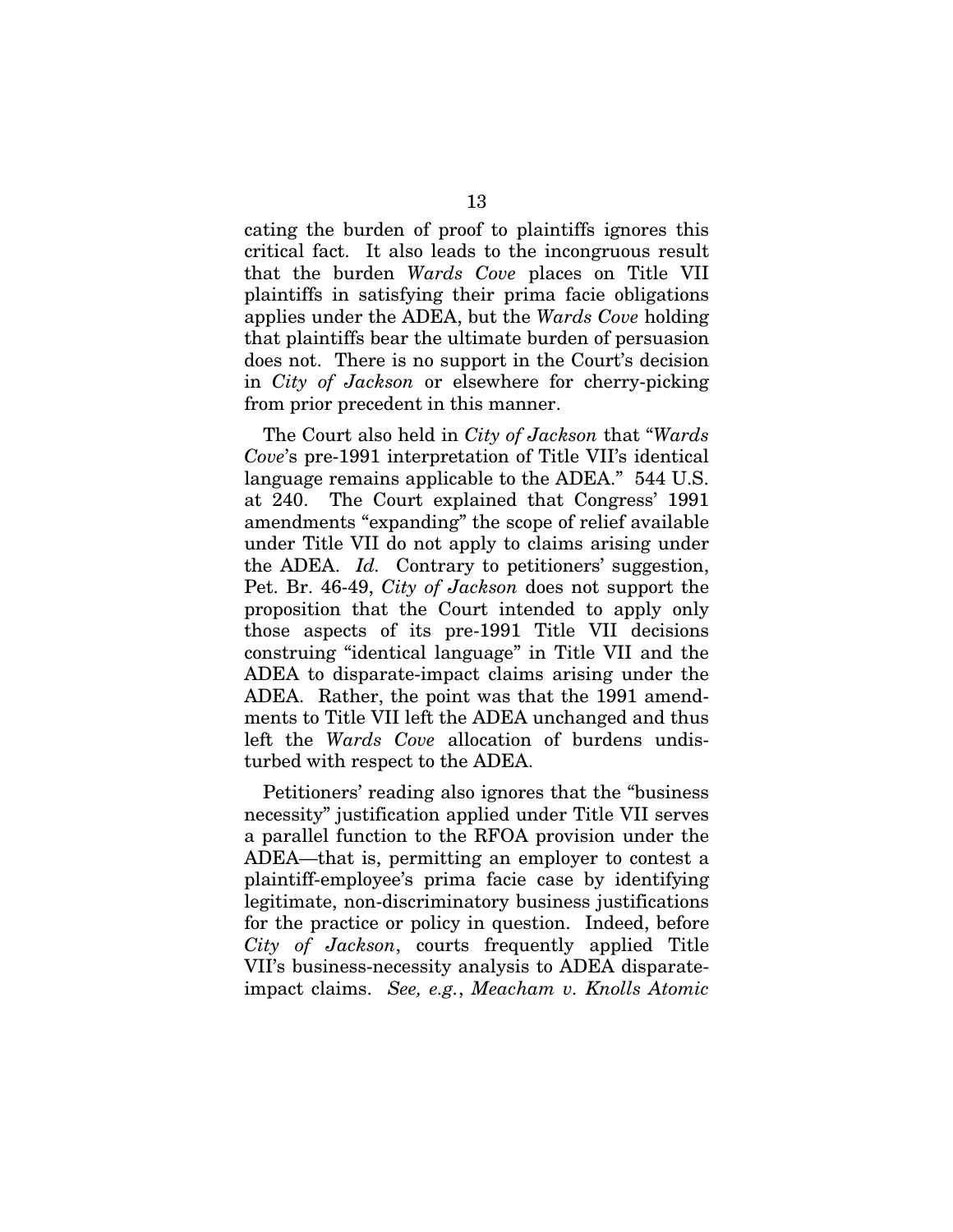*Power Laboratory, Inc.*, 381 F.3d 56 (2d Cir. 2004), *vacated*, 544 U.S. 957 (2005) ("*Meacham I*") (Pet. App. 33a-69a). This Court rejected that approach in *City of Jackson*, not because the two inquiries were so dissimilar that a different allocation of burdens was warranted, but because the text of the ADEA required a lower threshold for defendants to rebut a plaintiff's prima facie showing of adverse impact. 544 U.S. at 240-42.

Properly construed, *City of Jackson* ruled that the reasonableness inquiry required under Section  $4(f)(1)$ of the ADEA *replaced* the business-necessity prong of the *Wards Cove* framework. 544 U.S. at 240-42. As the court of appeals here correctly recognized, simply adding the reasonableness inquiry on top of the three-part *Wards Cove* framework is "an unnatural reading of *City of Jackson*" that "would introduce a redundant (and counterintuitive) step in the analysis." *Meacham II*, 461 F.3d at 141 n.5 (Pet. App. 10a n.5). *Wards Cove*'s ruling that defendants must bear only the burden of production thus should apply with equal force to claims arising under the ADEA.

Petitioners' approach also would be inconsistent with the Court's holding in *City of Jackson* that "the scope of disparate-impact liability under ADEA is narrower than under Title VII." 544 U.S. at 240. If petitioners were correct and defendants were required to bear the burden of proof on reasonableness, plaintiffs asserting a disparate-impact claim would need to do no more than satisfy their prima facie obligation to identify specific employment practices that, although facially-neutral and not motivated by discriminatory intent, nonetheless have an adverse impact on workers that correlates with age. Under such an approach, plaintiffs could prevail solely by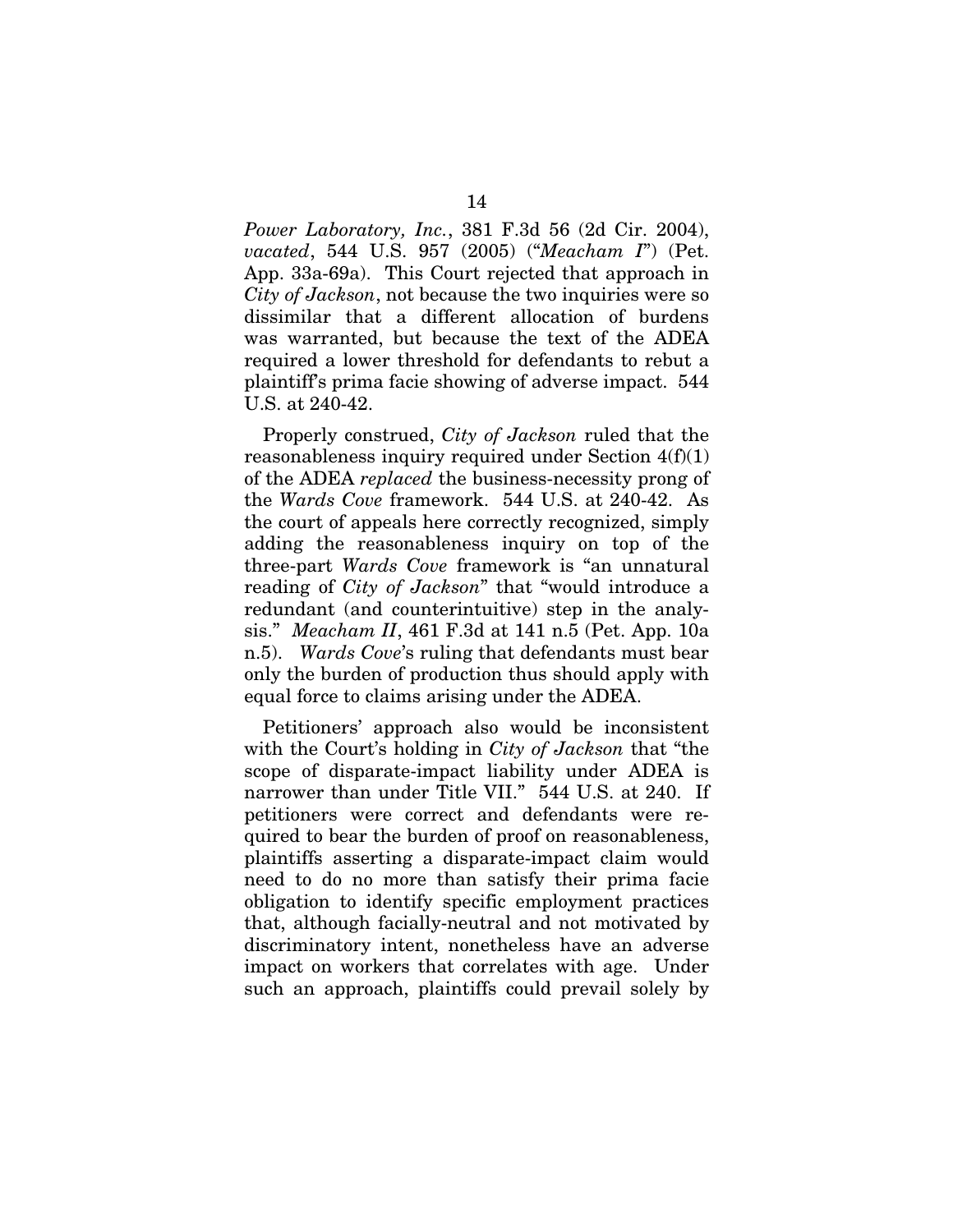meeting their prima facie burden. Such a result would greatly *expand* an employer's potential liability under the ADEA as compared to the pre-1991 Title VII, under which the employee was required to bear the ultimate burden of persuasion. This is especially true because plaintiffs may meet their prima facie burden through the introduction of statistical evidence of an adverse impact.<sup>6</sup> *See Watson*, 487 U.S. at 994 (plaintiff may satisfy prima facie burden by "offer[ing] statistical evidence of a kind and degree sufficient to show that the practice in question has caused the exclusion of applicants for jobs or promotions because of their membership in a protected group"). Petitioners' approach is further flawed because it disregards the court of appeals' accurate observation that a plaintiff's prima facie showing "is not itself necessarily probative of whether [a defendant's] business justification for particular features of its IRIF was 'reasonable.'" *Meacham II*, 461 F.3d at 145 (Pet. App. 18a).

Because there is no basis under the ADEA for disregarding the *Wards Cove* allocation of the ultimate burden of persuasion, the Court's decision in *City of Jackson* provides compelling support for applying the *Wards Cove* burden scheme to ADEA claims. Under that scheme, the plaintiff retains at all times the ultimate burden of persuasion.

<sup>6</sup> Requiring plaintiffs to bear the burden only for this prima facie showing also is contrary to the Court's conclusion in *City of Jackson* that it is error to impose liability where plaintiffs "have done little more than point out that the [employment decision] at issue is relatively less generous to older workers than to younger workers." 544 U.S. at 241.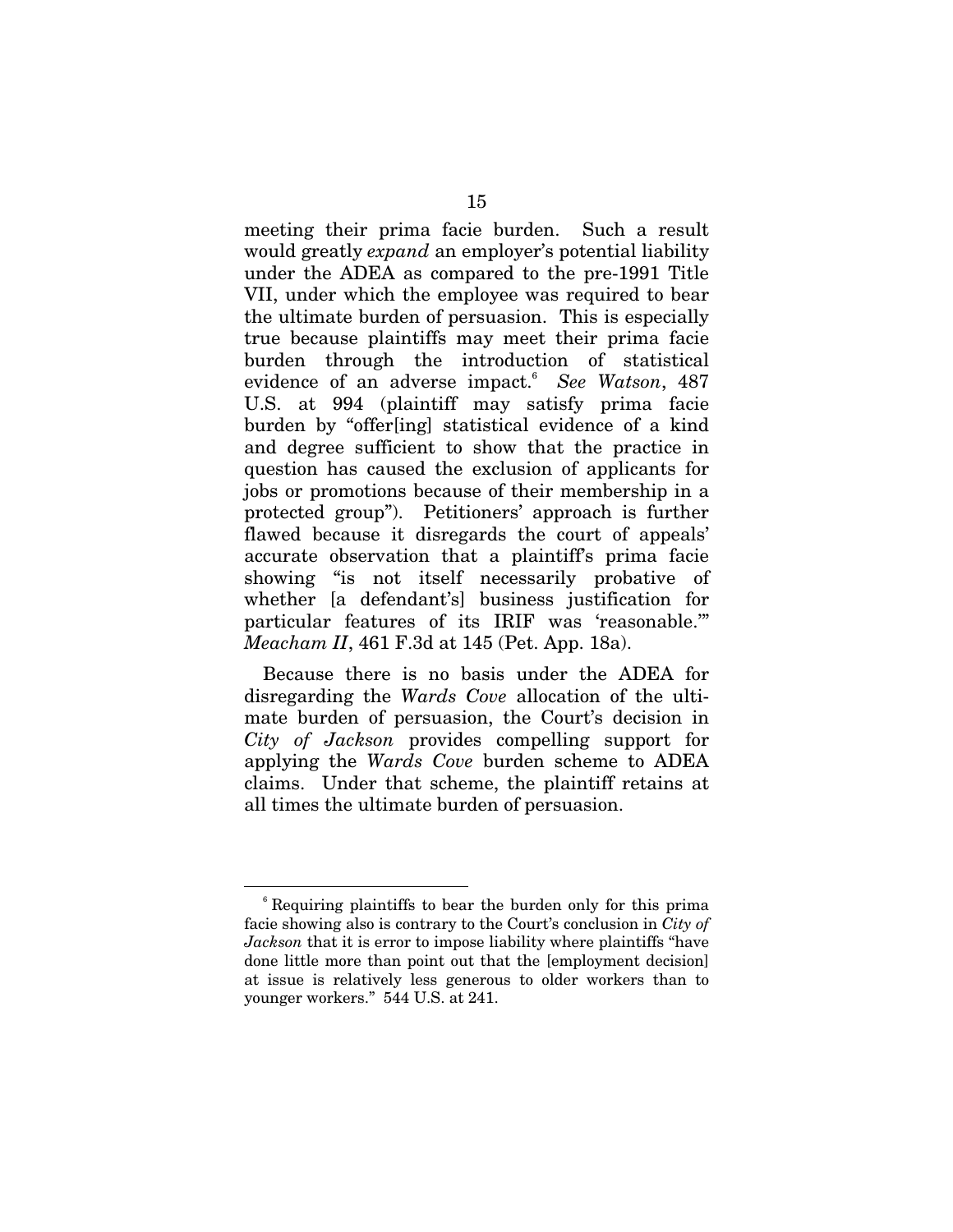#### **C. Petitioners' Characterization of the ADEA's "Reasonable Factors Other than Age" Provision as an Affirmative Defense Is Mistaken.**

Section 4(f)(1) of the ADEA provides that: "it shall not be unlawful for an employer . . . to take any action otherwise prohibited under . . . this section . . . where the differentiation is based on reasonable factors other than age." 29 U.S.C.  $\S$  623(f)(1). The plain language of the RFOA provision thus indicates that employment decisions that potentially correlate with age differentiation are *not unlawful* if they are based on legitimate, facially-neutral factors other than age.<sup>7</sup> Accordingly, Section  $4(f)(1)$  does not create an affirmative defense, but rather functions as a definitional provision that underscores what "shall not be unlawful" discrimination under Section 4(a). *Id. See Marshall v. Westinghouse Elec. Corp.*, 576 F.2d 588, 591 (5th Cir. 1988) (RFOA clause is not an affirmative defense; it is a denial of the plaintiff's prima facie case). The ADEA's legislative history confirms this interpretation. *E.g.*, 113 Cong. Rec. 1,377 (1967) (statement of Secretary of Labor that

<sup>7</sup> The federal government argues that interpretation of the "any other factor other than sex" provision of the Equal Pay Act, 29 U.S.C. § 206 $(d)(1)(iv)$ , as an affirmative defense should support a similar reading of the ADEA's RFOA provision. This argument, however, ignores the fact that the Court already has concluded in *Co. of Washington, Oregon v. Gunther*, 452 U.S. 161 (1981), that the "any other factor other than sex" provision was intended to confine the Equal Pay Act to wage differentials attributable to sex discrimination, and thus to preclude disparate-impact claims under the statute. *Id.* at 169-71. It would be odd indeed if the provision of the Equal Pay Act that *precluded* disparate-impact claims was read to *broaden* such claims under the ADEA.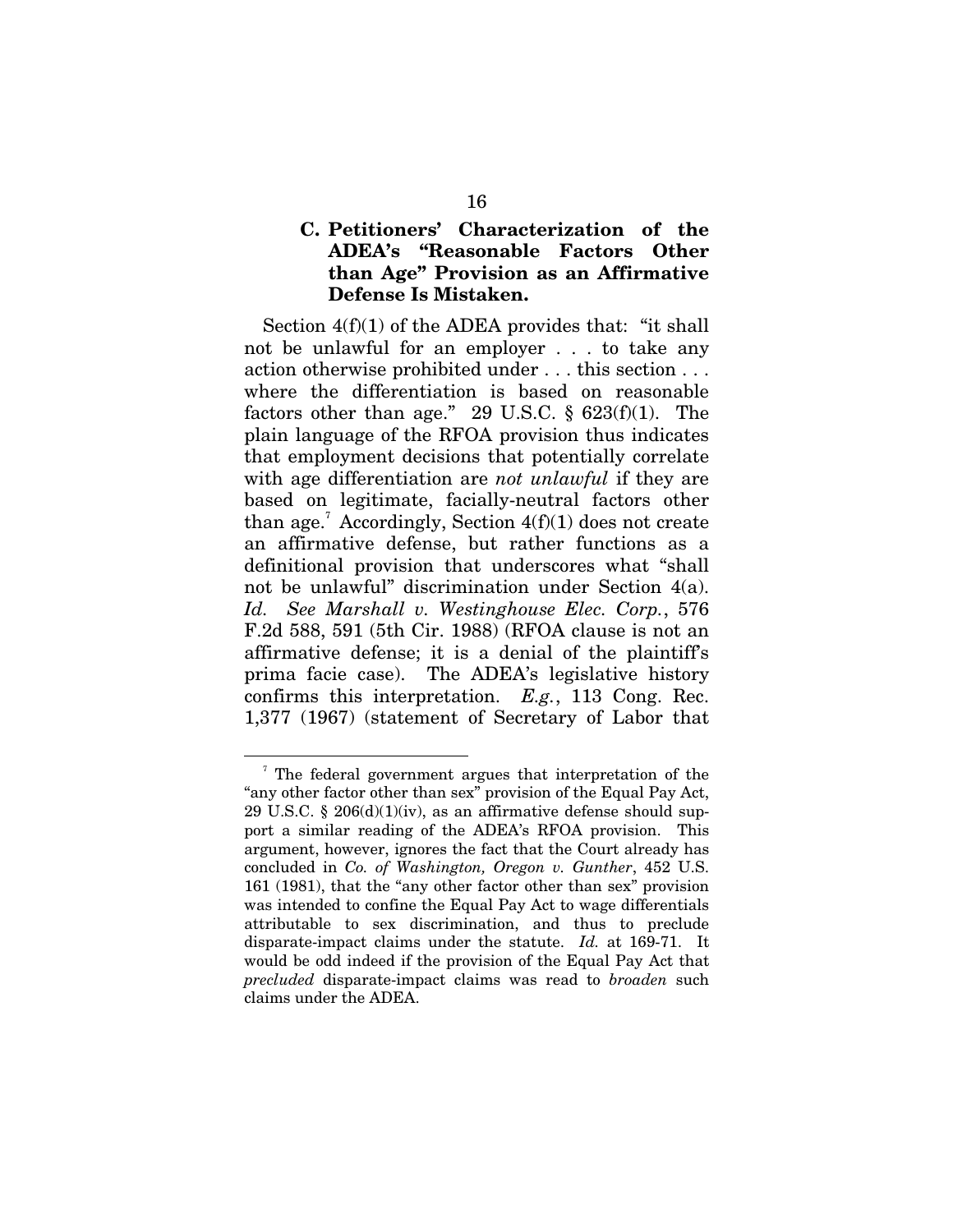"[r]easonable differentiations not based solely on age . . . would not fall within the proscription").

*City of Jackson* supports this reading. In considering the function of the RFOA provision, the Court rejected the notion that it operates as "a safe harbor from liability." 544 U.S. at 238 (internal quotations and citations omitted). Instead, the Court concluded that "the RFOA plays its principal role by *precluding*  liability if the adverse impact was attributable to a non-age factor that was 'reasonable.'" *Id.* at 239 (emphasis added). Construing the RFOA provision as an affirmative defense cannot be reconciled with this prior interpretation. *Id.* at 238 ("if an employer in fact acted on a factor other than age, the action would not be prohibited under subsection (a) in the first place"). *See also Hazen Paper Co. v. Biggins*, 507 U.S. 604, 609 (1993) ("[T]here is no disparate treatment under the ADEA when the factor motivating the employer is some feature other than the employee's age.").

Contrary to petitioners' suggestion, there is no justification for construing the RFOA provision as an affirmative defense on the theory that employers "are better positioned to defend the reasonableness of their practices, having better access to the information that is most likely to be relevant to the jury's deliberation." Pet. Br. 19. Petitioners' reasoning is mistaken. Given modern discovery procedures, plaintiffs are equally able to offer proof as to the alleged unreasonableness of the challenged practice as employers are to defend it. More fundamentally, petitioners disregard the fact that the RFOA provision permits practices that are "reasonable," not merely those that are justified by "business necessity." *See City of Jackson*, 544 U.S. at 239-40.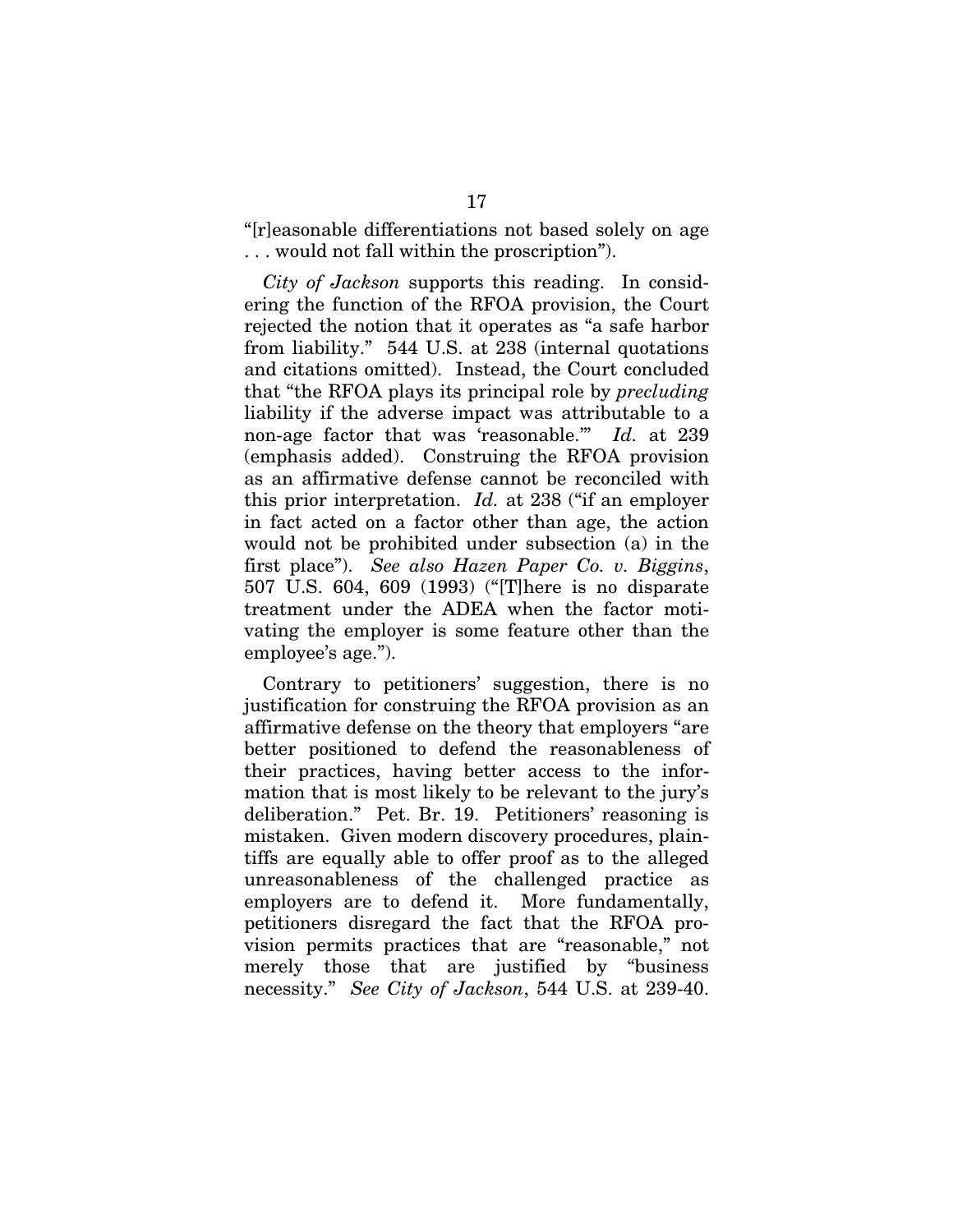Under this standard, the test for permissibility under the ADEA is whether the factors on which an employer relied are rationally related to a legitimate business goal. The plaintiff can challenge this rational relationship just as easily as the employer can defend it. In fact, placing the burden of proof on the employer invites the trier of fact to second-guess employers' business judgments, something this Court repeatedly has cautioned is not supported by statute and is not a task for which courts are well-suited. *Watson*, 487 U.S. at 999 ("[C]ourts are generally less competent than employers to restructure business practices, and unless mandated to do so by Congress they should not attempt it.'" (quoting *Furnco Const.*, 438 U.S. at 578)).

 **II. PETITIONERS' REALLOCATION OF THE BURDEN OF PROOF TO DEFENDANTS PLACES ON EMPLOYERS AN UNWAR-RANTED AND ONEROUS BURDEN THAT WILL BE DETRIMENTAL TO EM-PLOYERS' LEGITIMATE EFFORTS TO MAINTAIN A FLEXIBLE AND COM-PETITIVE WORKFORCE.** 

Private employers—whether they operate large, diversified enterprises or small businesses—are entitled to exercise their own discretion in choosing whom to hire, retain, promote, or fire, so long those decisions are not discriminatory. An employer's ability to exercise its sound business judgment in all manner of employment decisions is critical to the productivity, quality, and ultimate success of any business. The allocation of burdens urged by petitioners threatens that hallmark of American free enterprise. Forcing employers to demonstrate and prove the reasonableness of all manner of employ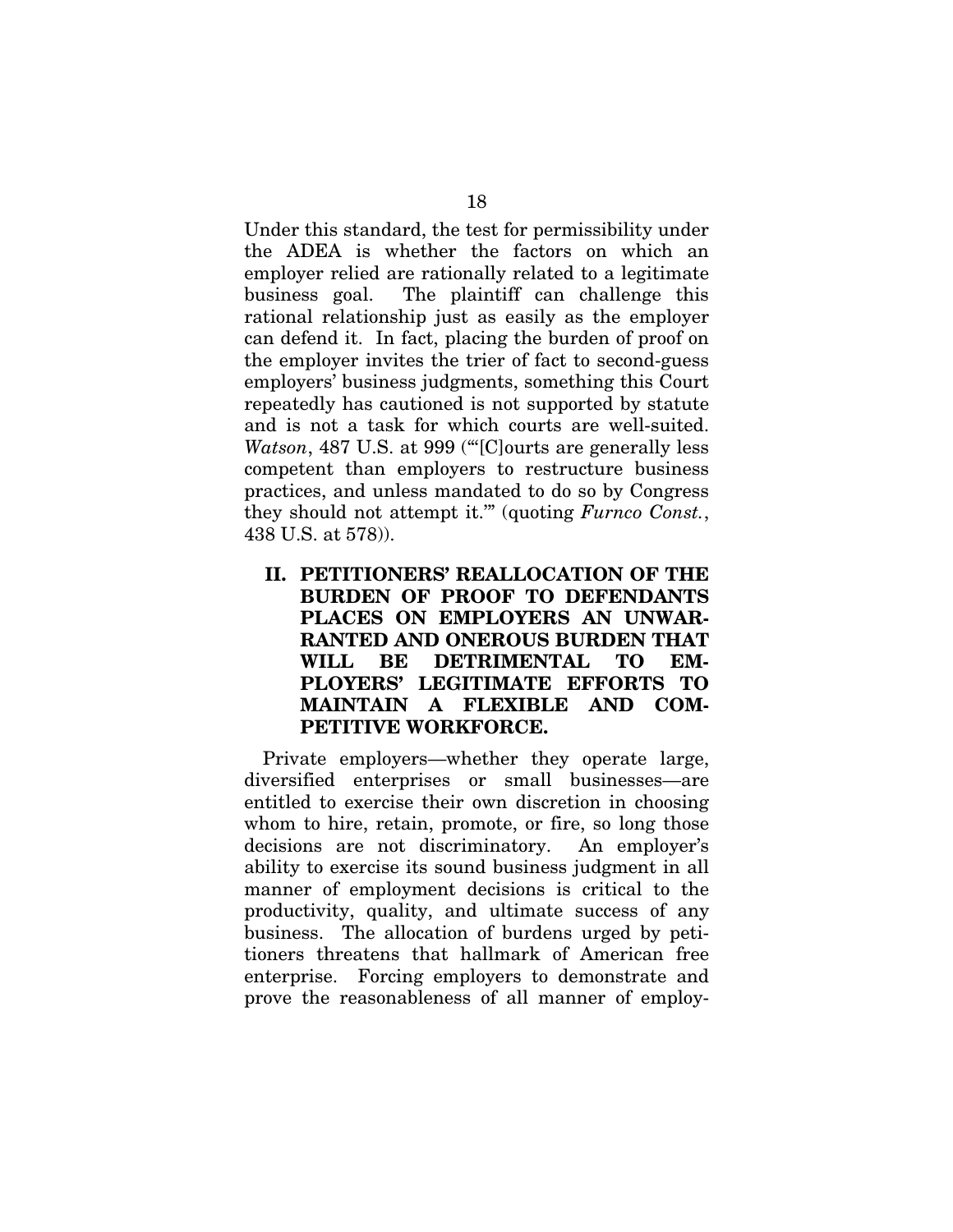ment decisions not only is contrary to controlling precedent and unsupported by statute, but also would impose unwarranted and unduly onerous burdens on employers. Once an employer satisfies its burden of production by identifying the legitimate, non-discriminatory factors on which it based a challenged personnel decision, no further showing of reasonableness should be required. Although plaintiffs retain the opportunity to rebut the legitimacy of an employers' offered explanation by challenging the reasonableness of that decision, there is no principled basis for placing the burden of proof on employers.

Petitioners claim that the policies employed by KAPL in implementing its reduction in force ("RIF") program produced an adverse impact on older workers. According to petitioners, "the discretionary authority bestowed on lower level managers" and the decision to incorporate allegedly subjective factors such as "flexibility" and "criticality" in the RIF matrix resulted in "startlingly skewed results." Pet. Br. 8, 7. The court of appeals rejected this notion, properly concluding that "[a]ny system that makes employment decisions in part on such subjective grounds as flexibility and criticality may result in outcomes that disproportionately impact older workers; but at least to the extent that the decisions are made by managers who are in day-to-day supervisory relationships with their employees, such a system advances business objectives that will usually be reasonable." *Meacham II*, 461 F.3d at 146 (Pet. App. 19a). Accepting petitioners' suggested reallocation of the burden of proof would threaten the continued ability of employers to rely on managerial assessments and to incorporate such legitimate employment criteria in making employment decisions.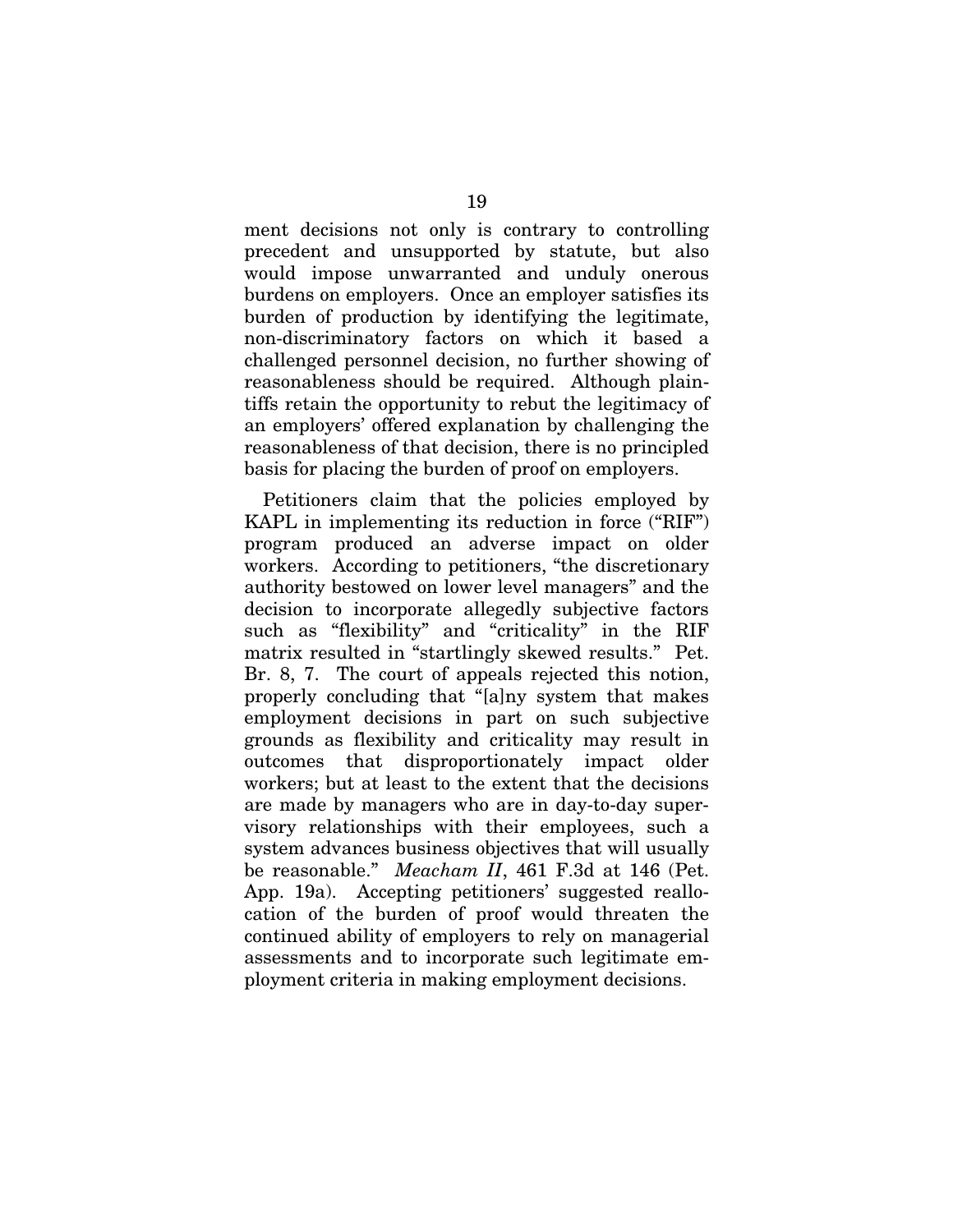#### **A. The Policies and Employment Criteria Used by KAPL in Making the RIF Decisions Challenged Here Are Plainly Job-Related and Incorporate Elements Commonly Used by Numerous Other Employers.**

In implementing the RIF, KAPL required managers and supervisors for each unit to evaluate employees selected for potential termination, ranking them in a "matrix" based on four criteria: (1) performance; (2) flexibility; (3) criticality of the employee's skills; and (4) years of service. *See* JA 94- 98. The RIF matrices ranked each employee according to his or her manager's assessment in these categories.

All available evidence supports the court of appeals' conclusion that the particular elements of KAPL's RIF policies challenged by petitioners—that is, the use of the "criticality" and "flexibility" criteria and the resulting reliance on managerial discretion serve legitimate business goals. According to the record, respondents introduced evidence at trial establishing that these facially-neutral criteria evaluated factors considered essential to KAPL's ability to complete its existing project obligations and to compete for future projects. *Meacham I*, 381 F.3d at 74 (Pet. App. 59a). Specifically, the criticality factor enabled managers to assess an employee's skill level in performing those projects most important for KAPL's present and future success. The factor thus captured an employee's relative value on the job. JA 102-03. The flexibility factor enabled managers to evaluate whether an employee could contribute to multiple projects, or could be retrained to do so. JA 121-27. As respondents argued, and petitioners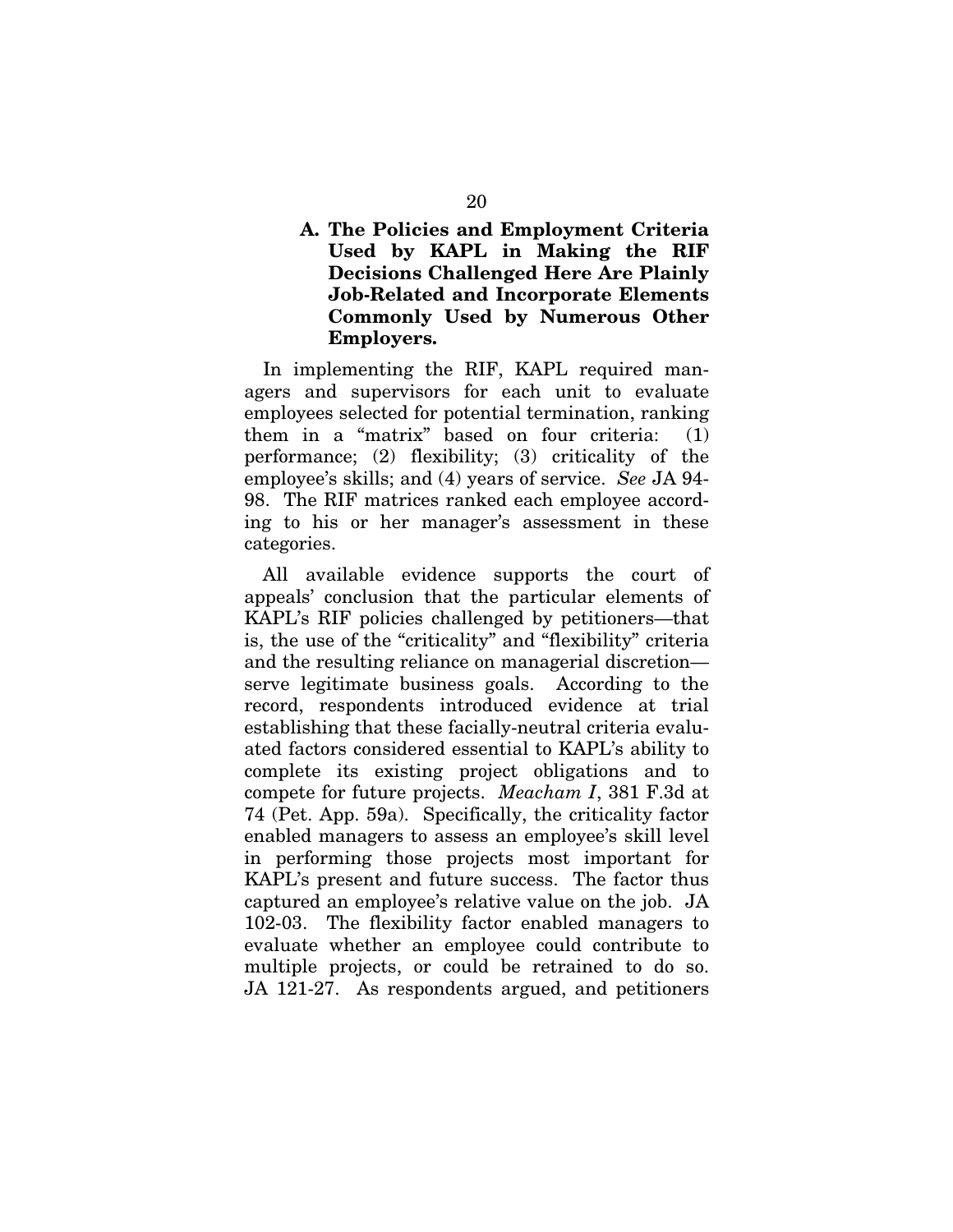failed to rebut, these factors were necessary to determine whether terminating a particular employee would undermine KAPL's ability to complete existing projects or would affect the quality of the work performed in a given unit. The criticality and flexibility factors were especially important given the changing nature of the government's demands on KAPL and the highly technical character of the nuclear-powered propulsion projects assigned to the lab. *Meacham I*, 381 F.3d at 74 (Pet. App. 59a) ("Unchallenged, KAPL's justification would preclude a finding of disparate impact.").

As to KAPL's reliance on the assessments of managers and supervisors, respondents' experts testified that KAPL's RIF policies, including "the subjective components of the IRIF," were "appropriate because the managers conducting the evaluations were knowledgeable about the requisite criteria and familiar with the capabilities of the employees subject to evaluation." *Meacham II*, 461 F.3d at 144 (Pet. App. 16a). As the court of appeals concluded, KAPL's RIF policies were designed "to reduce its workforce while still retaining employees with skills critical to the performance of KAPL's functions," and thus KAPL "advanced a facially legitimate business justification for the IRIF and its constituent parts[.]" *Id.* at 140 (Pet. App. 8a) (citations and quotations omitted).

The policies and criteria selected by KAPL plainly were designed to evaluate critical job-skills and other factors generally considered important in making employee retention decisions. The factors were thus rationally related to KAPL's business needs. Indeed, KAPL is far from the only company that employs such policies or relies on these particular criteria in making personnel decisions. To the contrary, the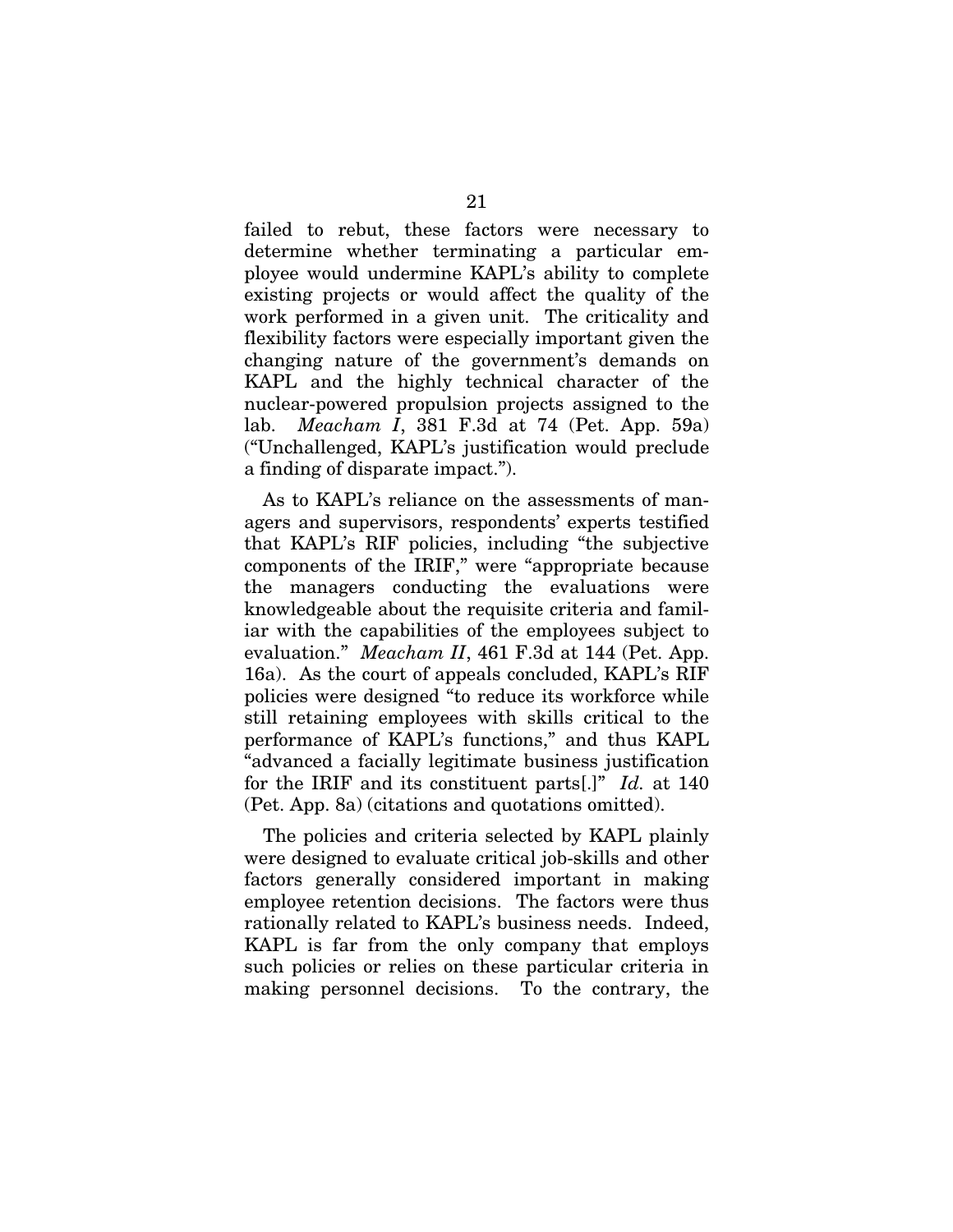record indicates that these factors are common elements in RIF policies throughout the corporate world. In fact, GE and many of its operating divisions rely on RIF policies that incorporate these precise elements. *See infra* at 2 n.2. As respondents' industrial psychology expert with "substantial corporate downsizing experience" testified at trial, these criteria are "ubiquitous components of systems for making personnel decisions." *Meacham II*, 461 F.3d at 144 (Pet. App. 16a) (quotations omitted).

#### **B. Accepting Petitioners' Reallocation of the Burden of Proof Would Create Undue Pressure on Employers to Abandon Commonplace Policies that Are Based on Sound Business Factors.**

To maintain a competitive advantage in today's dynamic global marketplace, employers must be able to rely on managerial assessments of employees and to incorporate factors such as employee flexibility in making employment decisions. *See Arnett v. Kennedy*, 416 U.S. 134, 168 (1974) (Powell, J., concurring) (recognizing that sound business administration demands that an employer "must have wide discretion and control over the management of its personnel and internal affairs"). This is true for large and small companies alike. Given the vertical dimensions of many larger companies, employers need to be able to delegate human resource decisions to managers and rely on the discretionary judgments of front-line supervisors. For owners of many smaller businesses, it is not a realistic option to design and implement demonstrably objective policies and then defend the reasonableness of those policies in court. Regardless of the size of the business, employers should not be discouraged from relying on the judg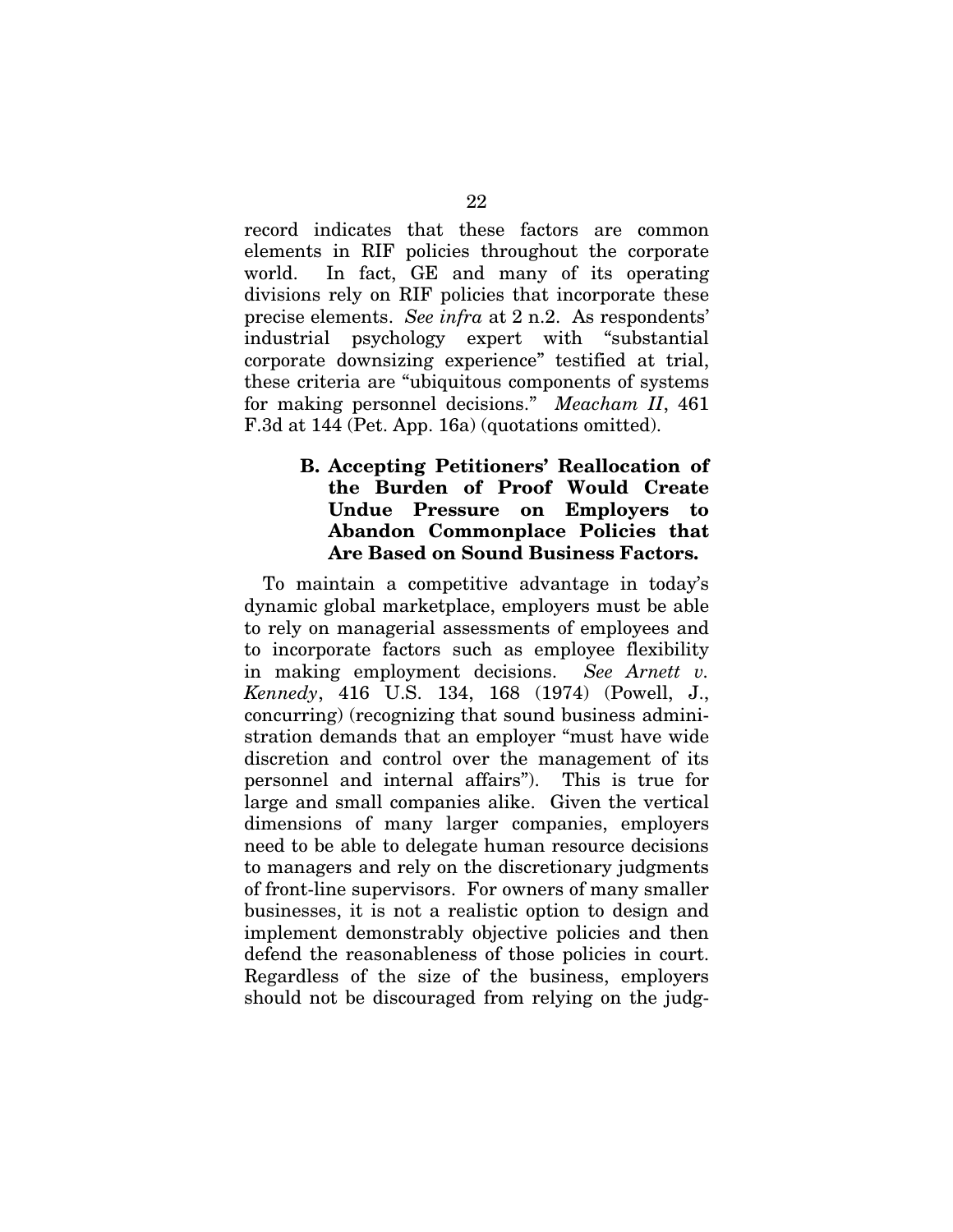ments of managers in making employment decisions. As this Court has long recognized, the demands of a competitive marketplace require that employers have the freedom to exercise such discretion. *See, e.g.*, *Burdine*, 450 U.S. at 259.

Accepting petitioners' reallocation of the burden of proof on the issue of reasonableness poses a serious risk to the continued ability of employers to exercise that freedom. Petitioners nevertheless contend that "there is no reason to think that placing the burden of meeting the modest requirements of the RFOA defense on the employer would lead to any unintended impairment of employer interests." Pet. Br. 36. Petitioners' argument is mistaken. Petitioners underestimate the effect that a newly-imposed obligation to prove the reasonableness of personnel decisions will have on employers. If this Court were to abandon *Wards Cove*'s conclusion that plaintiffs should bear the ultimate burden of persuasion, employers would face a significant disincentive to continued use of the legitimate, commonplace, and sound policies relied on by KAPL here. Forcing employers to prove the reasonableness of all manner of employment decisions would place on employers undue and unwise pressure to adopt more generalized employment policies that are less discretionary and more easily defensible in court but are less tailored to evaluate the true contribution of each employee and the needs of the business (*e.g.*, layoff policies based solely on seniority). Doing so necessarily would decrease the relative importance of sound business administration in designing such policies. Such an outcome would represent a serious and unwarranted setback to the ability of American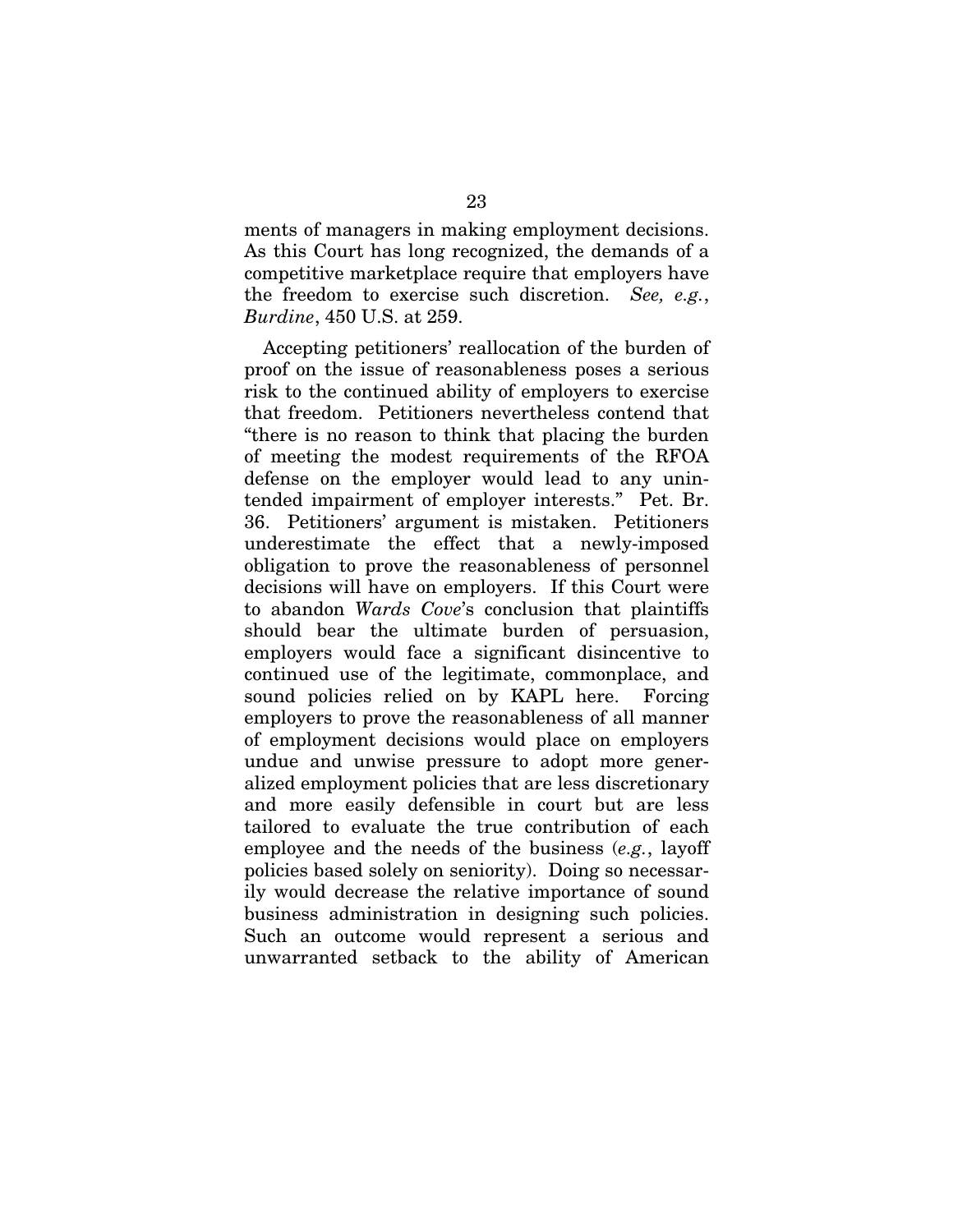employers to compete in today's dynamic global markets.<sup>8</sup>

Petitioners' suggested reallocation of the burden of proof on the issue of reasonableness means that employers not only must *identify* the legitimate, nondiscriminatory factors on which it based the challenged employment decision, but also must *produce factual support* for the reasonableness of those factors. While it is important that employers set standards for managers involved in making employment-related decisions, and properly monitor the implementation of these standards, petitioners' approach would force employers to abandon the widespread practice of relying on and delegating such decisions to the discretion of supervisors and managers.

The present case offers a perfect example of how petitioners' reallocation of burdens would work a hardship on employers. Petitioners here contend that KAPL's practice of conferring discretionary authority on managers and supervisors was a proxy or vehicle for age discrimination, and thus the reliance on such discretion in completing the RIF matrix was unreasonable. Pet. Br. 7-8. Beyond the statistical evidence on which petitioners relied to

<sup>8</sup> Under the allocation of burdens urged by petitioners, tremendous judicial resources would be diverted to resolving whether defendants had demonstrated the reasonableness of any employment decision that happened to correlate with age. Indeed, "every time a company tried to reduce its labor costs the federal courts would be dragged in and asked to redesign the reduction . . . ." *Finnegan v. Trans World Airlines, Inc.*, 967 F.2d 1161, 1164 (7th Cir. 1992). The very purpose of the RFOA provision is to *prevent* courts from being dragged into such disputes.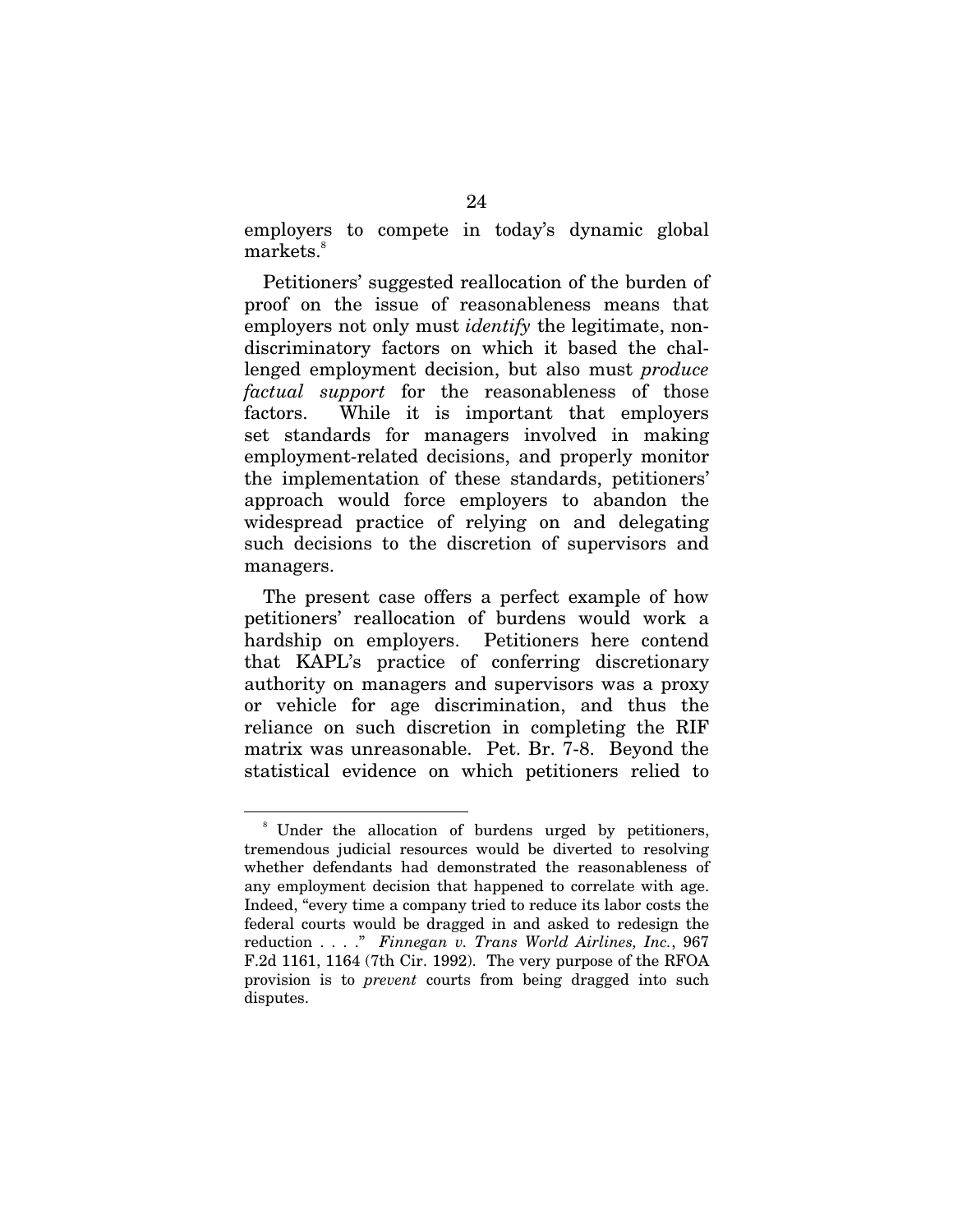make their prima facie case, however, petitioners offered no further evidence to rebut the reasonableness of KAPL's chosen RIF matrix. *Meacham II*, 461 F.3d at 145 (Pet. App. 18a) ("Plaintiffs, who bear the burden of demonstrating that KAPL's action was unreasonable, did not directly challenge the testimony of KAPL principals regarding the planning and execution of the IRIF."). Petitioners did not challenge the reasonableness of assessing the criticality and flexibility of an employee's skills in determining whether it would make sound business sense to retain that employee. Nor did petitioners establish that it was objectively unreasonable to delegate responsibility for assessing employees to front-line managers and supervisors who are in the best position to evaluate each employee and the anticipated needs of a given project or division.

Nevertheless, under the allocation of burdens urged by petitioners, it would fall to KAPL to prove that each of these decisions was reasonable, even though petitioners have never suggested any reason why the factors or methodology employed by KAPL were improper. KAPL thus would face liability based on little more than petitioners' prima facie statistical showing that KAPL's RIF policies resulted in terminations that correlated with age. Such a result would be contrary to the decisions of this Court and would work a substantial hardship on employers.

Petitioners' approach would encourage employers to abandon employment-related policies that incorporate elements such as flexibility and criticality or rely on manager's evaluations. When it comes to potential civil actions based on discriminatory employment decisions, most employers are risk averse, and justifiably so. *See Furnco Contr.*, 438 U.S. at 577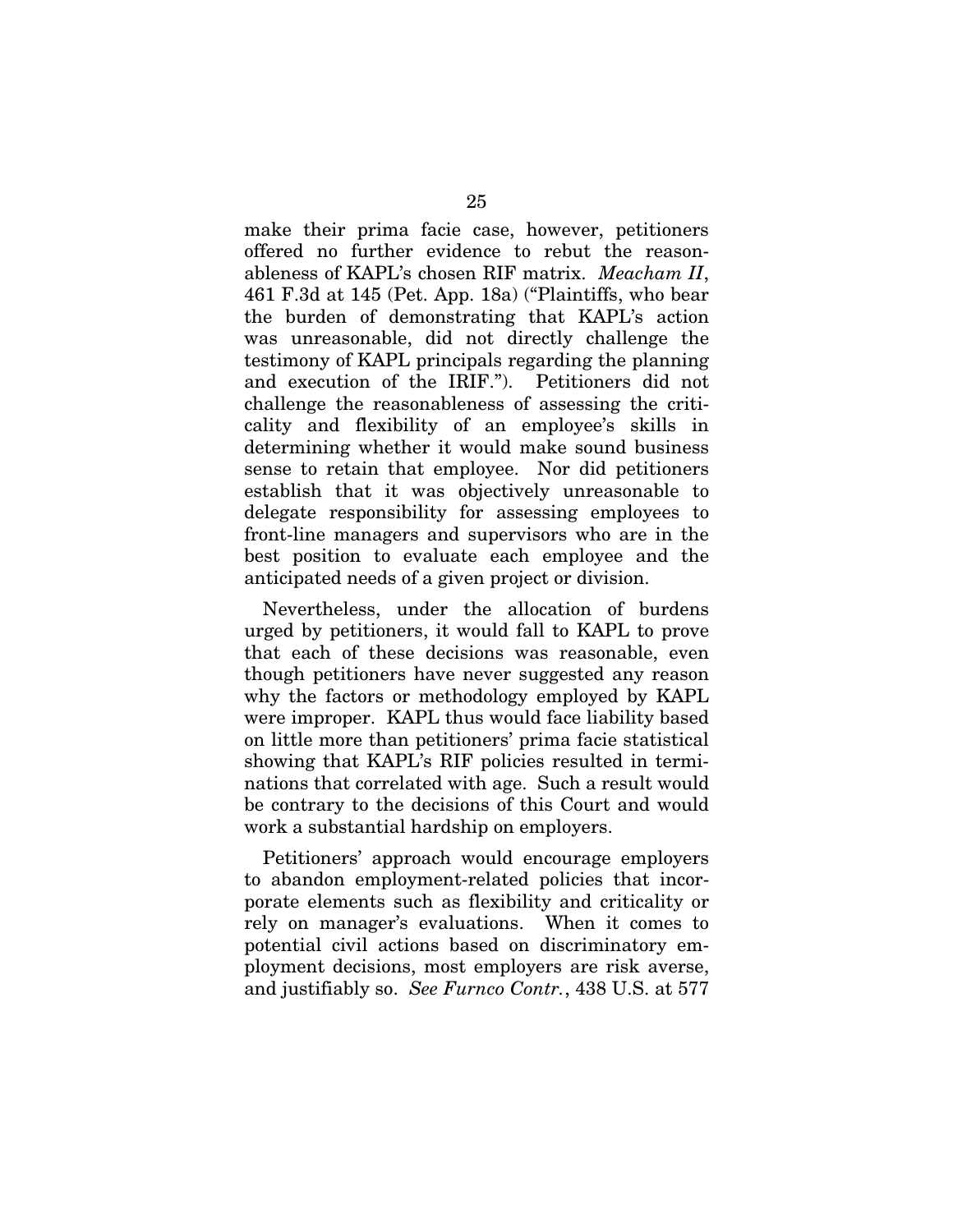("We know from our experience that more often than not people do not act in a totally arbitrary manner, without any underlying reasons, especially in a business setting."). Although employers' desire to avoid not only liability but also litigation doubtlessly has contributed to the elimination or reduction of many forms of workplace discrimination, that very desire to avoid potential lawsuits may overwhelm the legitimate business rationale behind policies similar to those at issue here.

If businesses are required to explain, demonstrate, and *prove* the reasonableness of the myriad of employment decisions that potentially correlate with age, employers will be saddled with a tremendous burden, given the multitude of employment decisions that involve managerial discretion and subjective employment criteria. Employers thus could face trial and liability exposure for doing little more than exercising discretion in running their business.

This inevitably would provide a strong impetus for employers to eliminate the exercise of discretion or use of criteria that involve any subjective analysis from their hiring, promotion, and RIF practices, for fear of ADEA disparate-impact claims. As the Court recognized in *Watson*, "the inevitable focus on statistics in disparate impact cases could put undue pressure on employers to adopt inappropriate prophylactic measures." 487 U.S. at 992.

To insulate the company from potential discrimination claims, an employer may feel pressure to rely on more demonstrably objective criteria in designing personnel policies, and choose to adopt a retention policy based on seniority, or on some quantitative measure of production, such as units manufactured, or hours worked, or number of customers served, or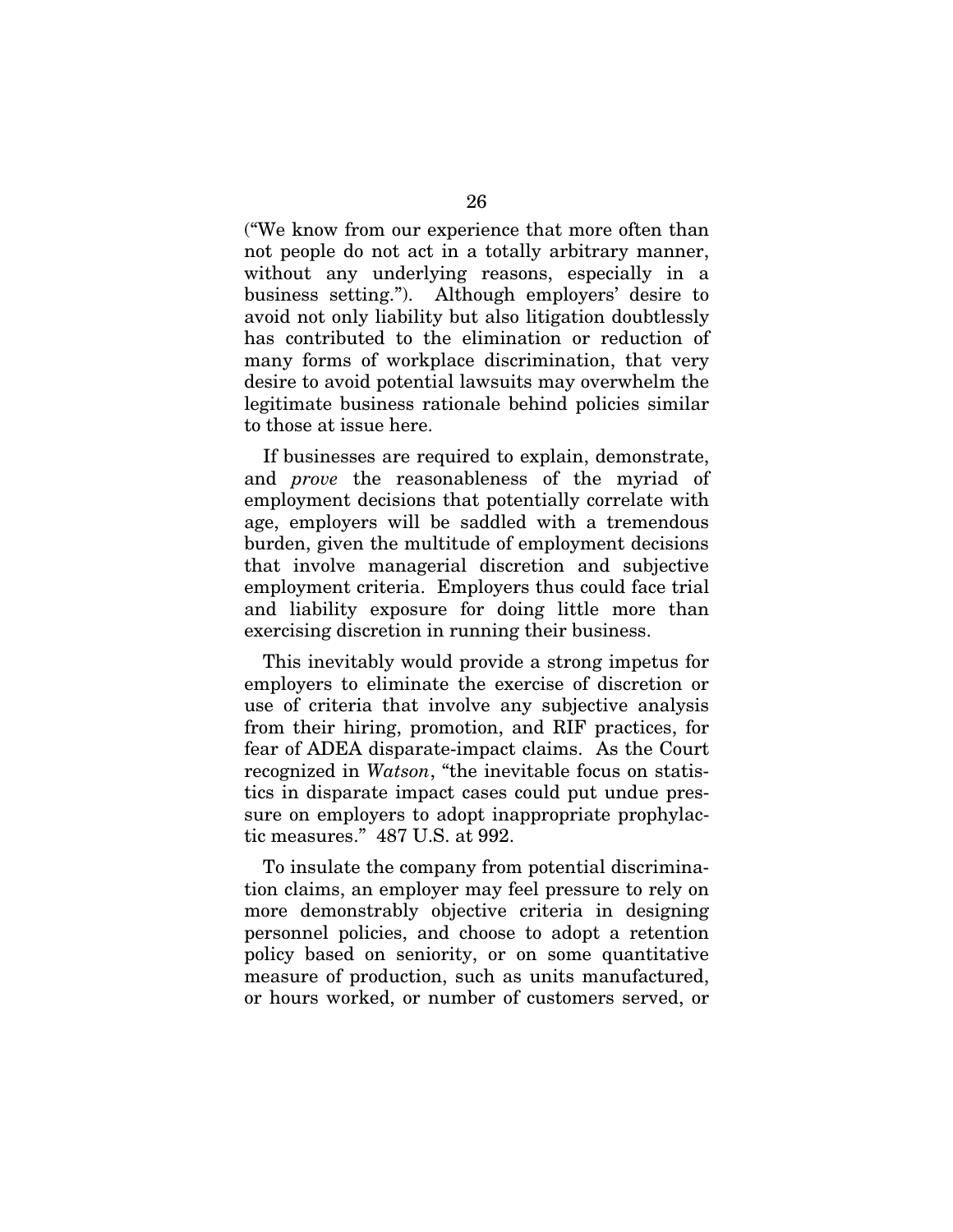dollar transaction handled. Each of these alternatives is fraught with problems.

As the current case illustrates, seniority-based policies may run afoul of applicable state statutes. *See Meacham I*, 381 F.3d at 71 (Pet. App. 53a-54a). And reliance on one or another potential productivity gauge ignores other critical employment factors, such as quality of work, employee versatility, contributions to the work of others, significance of one line of business as opposed to another, and the like. By pushing employers in the direction of basing employment decisions on objective criteria and away from discretionary judgments, petitioners' proposed allocation of the burden of proof will hinder employers' efforts to make personnel decisions that are tailored to their unique business needs. As the Court cautioned in the context of Title VII, placing the burden of persuasion on employers risks creating "a Hobson's choice for employers" that leads to "perverse results." *Watson*, 487 U.S. at 993. Ultimately, such policies will force employers to lay off employees who should be retained, or promote employees who should not have been promoted.

Given its conclusion that Congress did not intend Title VII to have "any chilling effect on legitimate business practices," the Court in *Watson* went to great lengths to explain how "the evidentiary standards that apply in these cases should serve as adequate safeguards against the danger that Congress recognized." *Id.* Adopting the allocation of burdens urged by petitioners is contrary to that conclusion as it will hamstring employers from making employment decisions based on business needs, thus effectively stripping employers of necessary decisional autonomy. Instead, companies will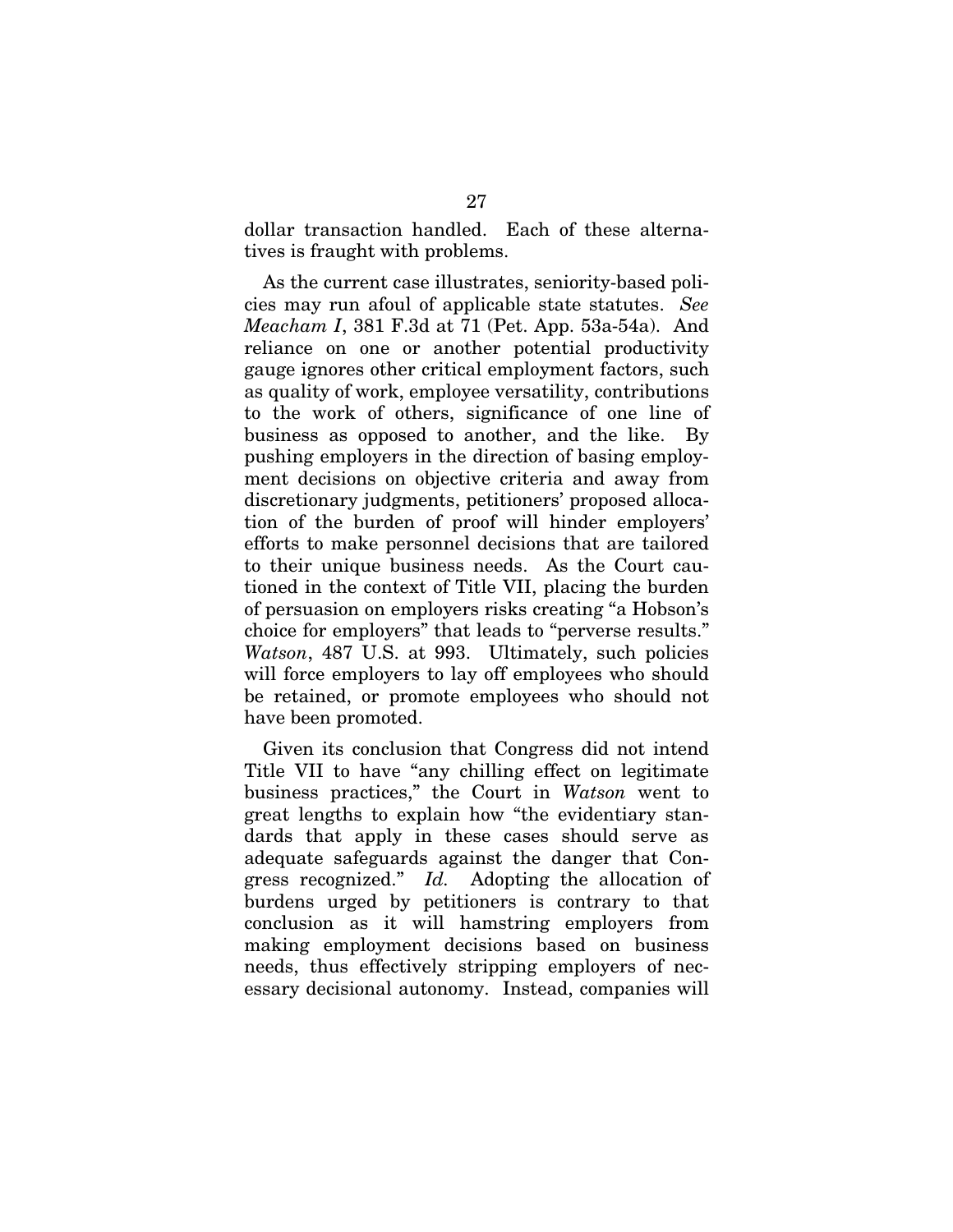increasingly turn to objective criteria to avoid potential discrimination claims. Although such practices may be more defensible in court, they are unlikely are to be justified from a business perspective, and can be expected to result in employment decisions that do not serve the need for a skilled, adaptable workforce.

In addition, placing the burden of proving the reasonableness of employment decisions on the employer would invite a finder of fact to second-guess the employer's legitimate business decisions, which properly fall within the realm of management prerogative. Under the allocation of burdens urged by petitioners, the decisive question in disparateimpact claims arising under the ADEA would be whether the defendant can prove, within the limits of the administrative and judicial processes, that the challenged practice was "reasonable"—a question that would lead inevitably to unwarranted secondguessing of employers' personnel decisions. As the Court has recognized, courts are ill-suited to make such judgments. *See Watson*, 487 U.S. at 999; *Rush v. United Technologies*, 930 F.2d 453, 458 (6th Cir. 1991) ("It is not appropriate for us to second guess the business judgment of employers in personnel matters.").

Only by maintaining the allocation of burdens set forth in *Wards Cove* will employers have the necessary room to make employment decisions based on business needs, rather than merely to avoid potential lawsuits. Under the *Wards Cove* allocation of burdens, employers would be able to continue to delegate many employment decisions to the discretion of managers and to continue to rely on the criticality and flexibility factors challenged here. Plaintiffs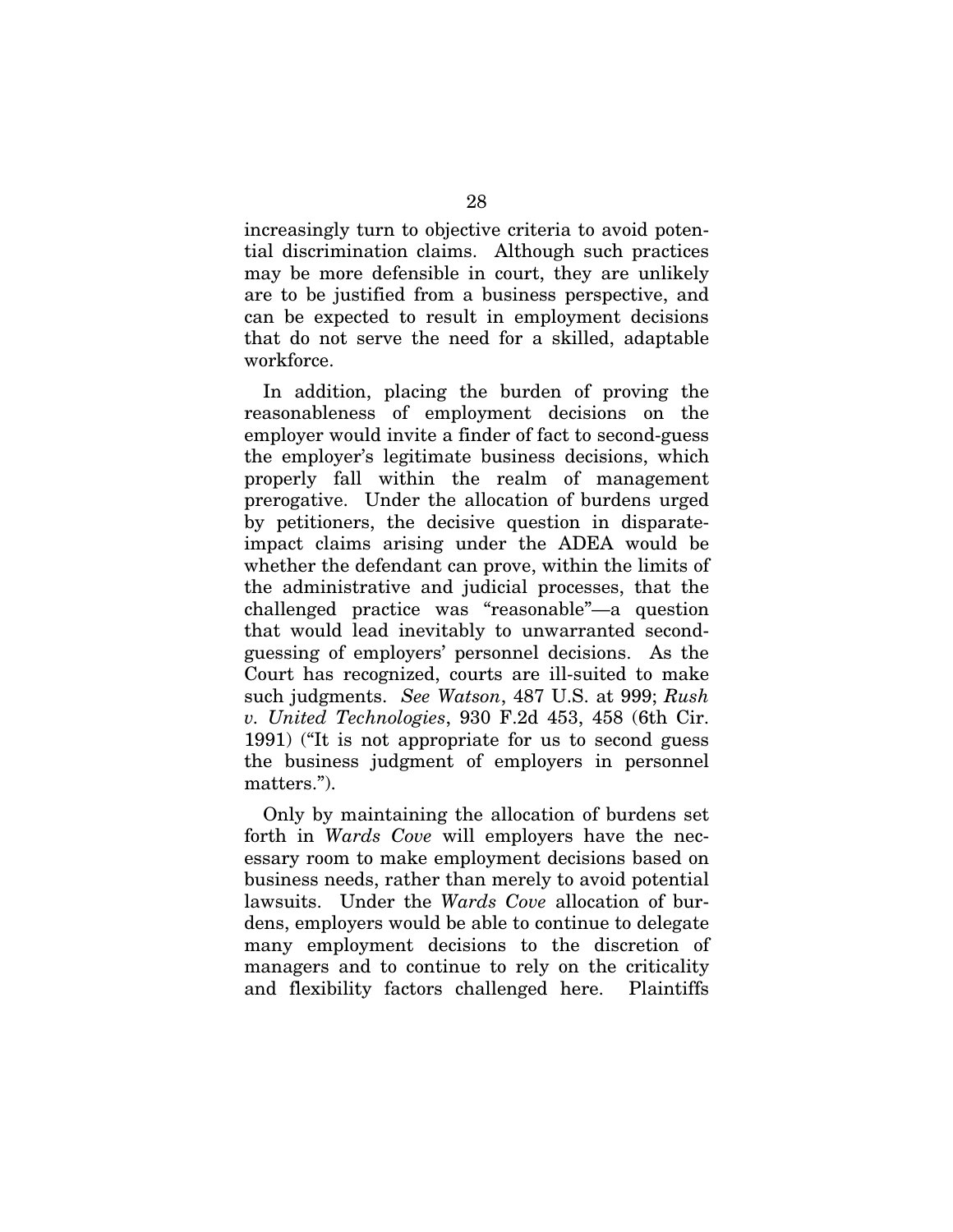would continue to bear the burden of showing that delegating the assessment of these factors was unreasonable. This approach would preserve not only the interests protected by the ADEA, but also the legitimate business interests of employers. Once employers have identified a proper business purpose for their decisions, plaintiffs can appropriately be asked to provide more probative evidence than the bare minimum needed to establish a prima facie case of disparate impact. *See, e.g.*, *Price Waterhouse v. Hopkins*, 490 U.S. 228, 265-66 (1989).

#### **C. Petitioners' Approach Is Inconsistent with the Intent of the ADEA to Preserve Employer Discretion.**

Adopting the approach urged by petitioners, to the extent that it inevitably constrains the discretion of employers, is inconsistent with the intent of the ADEA. When Congress enacted the ADEA, it plainly intended to preserve employer discretion so long as the employers' decisions were based on legitimate, non-discriminatory grounds.<sup>9</sup> As courts consistently have recognized, the ADEA was not intended to supersede traditional management prerogatives or to provide a vehicle for courts to second-guess a

<sup>9</sup> The legislative history of Title VII similarly shows that Congress intended to preserve employer discretion in employment decisions. *See United Steelworkers v. Weber*, 443 U.S. 193, 206 (1979) ("Title VII could not have been enacted into law without substantial support from legislators in both Houses who traditionally resisted federal regulation of private business. Those legislators demanded as a price for their support that 'management prerogatives, and union freedoms . . . be left undisturbed to the greatest extent possible.'" (quoting H. R. Rep. No. 914, 88th Cong., 1st Sess., pt. 2, p. 29 (1963), *reprinted in*  1964 U.S.C.C.A.N. 2391, 2516)).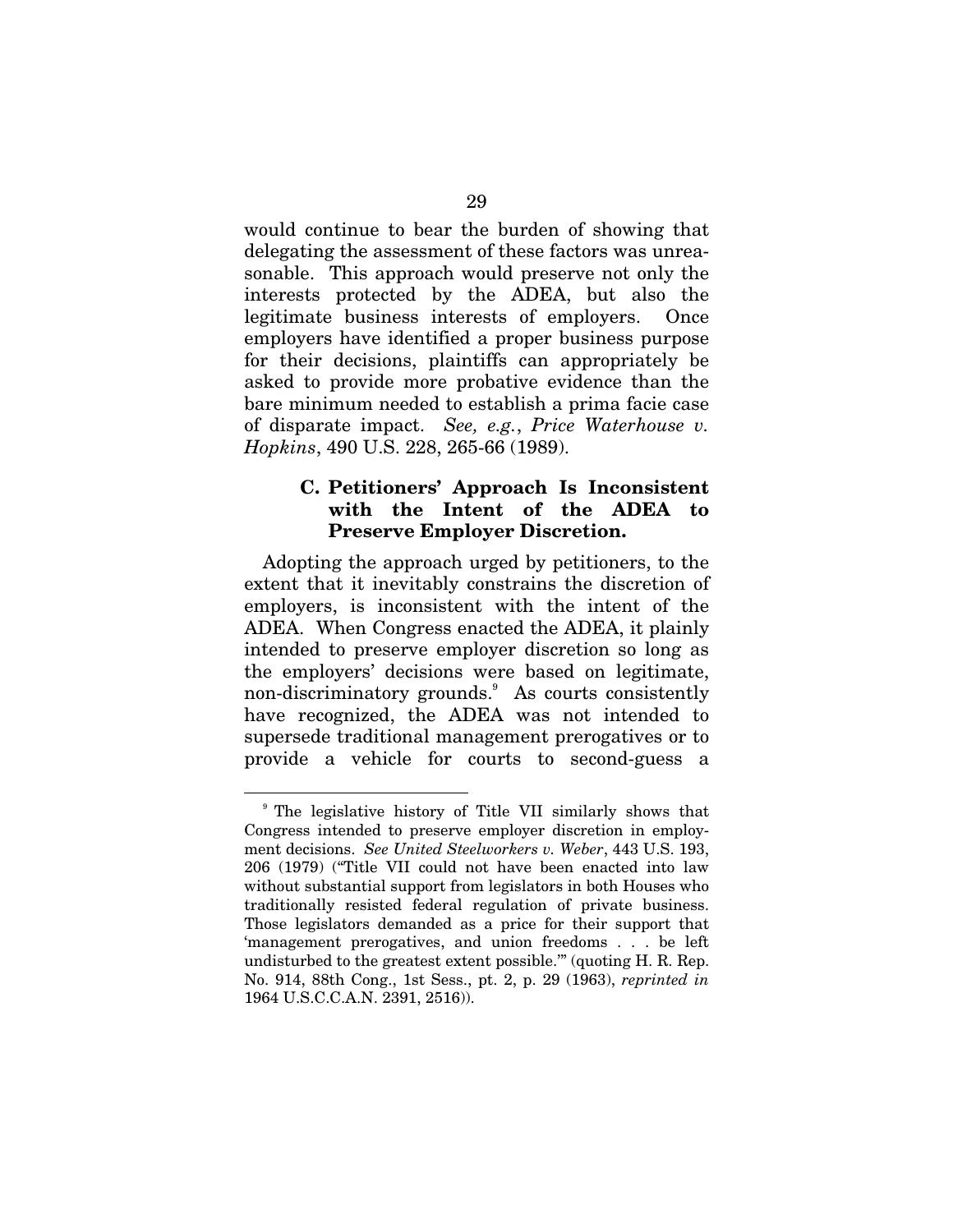company's business decisions. *See, e.g.*, *Jorgensen v. Modern Woodmen of America*, 761 F.2d 502, 505 (8th Cir. 1985) ("The ADEA is not intended to be used as a means of reviewing the propriety of a business decision."); *Parcinski v. The Outlet Company*, 673 F.2d 34, 37 (2d Cir. 1982), *cert. denied*, 459 U.S. 1103 (1983) (The ADEA "does not authorize the courts to judge the wisdom of a corporation's business decisions."); *Kephart v. Institute of Gas Technology*, 630 F.2d 1217, 1223 (7th Cir. 1980), *cert. denied*, 450 U.S. 959 (1981) (The ADEA "was not intended as a vehicle for judicial review of business decisions.").

The text of the ADEA reflects this intent to preserve employer discretion. The RFOA provision, for example, makes clear that "the employer cannot rely on age as a proxy for an employee's remaining characteristics, such as productivity, but must instead focus on those factors directly." *Hazen Paper*, 507 U.S. at 611. At the same time, however, the RFOA provision also "insure[s] that employers [are] permitted to use neutral criteria not directly dependant [sic] on age." *EEOC v. Wyoming*, 460 U.S. 226, 232-33 (1983). Other provisions in Section 4(f) also protect an employer's right "to discharge or otherwise discipline an individual for good cause" and "to observe the terms of a bona fide seniority system." 29 U.S.C.  $\S$  623(f)(3); 623(f)(2). Taken together, these provisions make clear that "the statute does not constrain employers from exercising significant other prerogatives and discretions in the course of the hiring, promoting, and discharging of their employees." *McKennon v. Nashville Banner Publ'g Co.*, 513 U.S. 352, 361 (1995). The statutory scheme therefore is inconsistent with petitioners' argument that the burden of proof should lie with employers, a burden that predictably would push employers toward aban